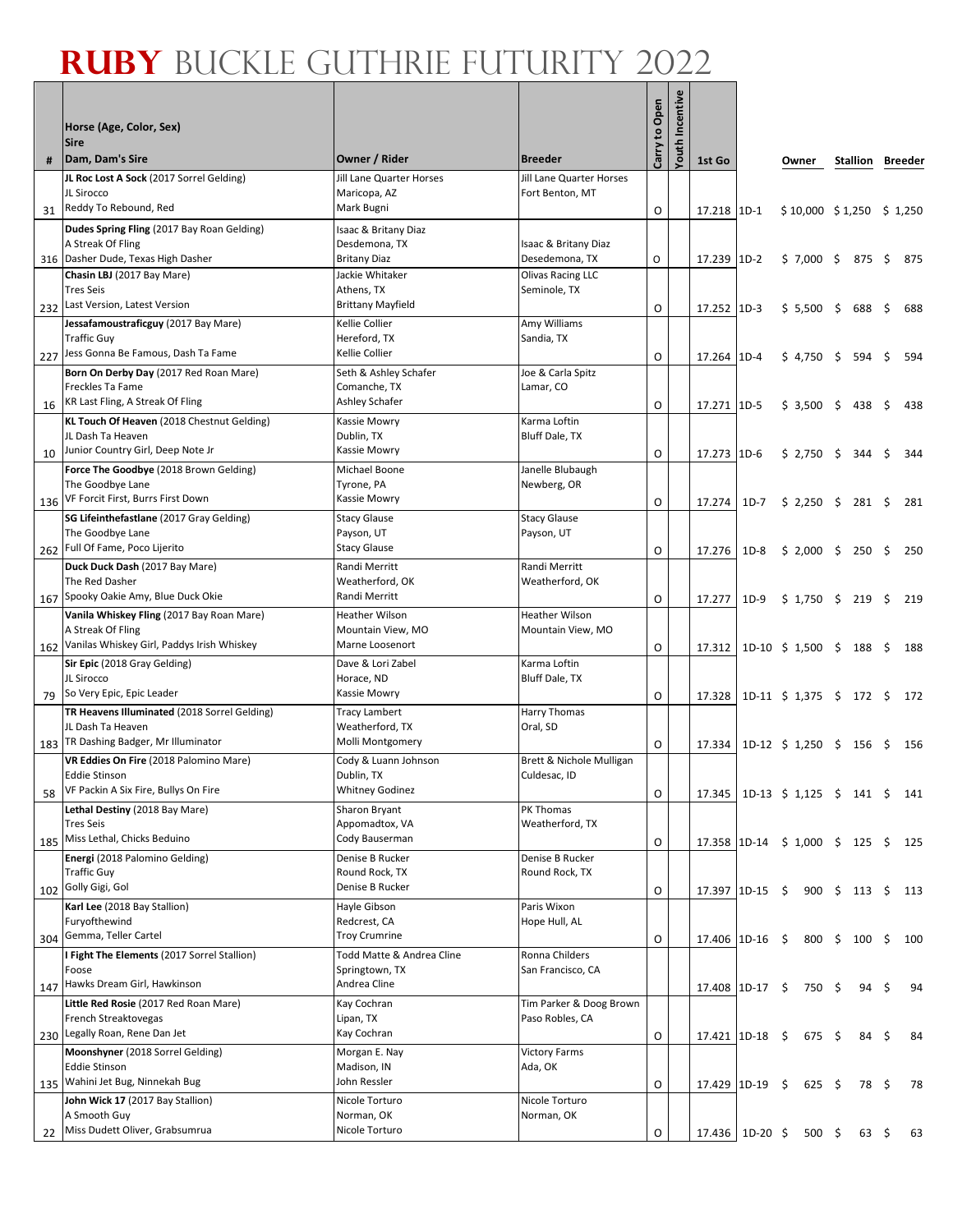|     |                                                                                   |                                                |                                     |               | Incentive |        |
|-----|-----------------------------------------------------------------------------------|------------------------------------------------|-------------------------------------|---------------|-----------|--------|
|     | Horse (Age, Color, Sex)                                                           |                                                |                                     |               |           |        |
| #   | <b>Sire</b><br>Dam, Dam's Sire                                                    | Owner / Rider                                  | <b>Breeder</b>                      | Carry to Open | Youth     | 1st Go |
|     | VF Snake Pit (2018 Sorrel Gelding)                                                | Annie Hennen                                   |                                     |               |           |        |
| 313 | <b>Eddie Stinson</b><br>Curiocity Comers, Silver Lucky Buck                       | Sanger, TX<br>Kelsey Treharne                  | <b>Victory Farms</b><br>Ada, OK     | O             |           | 17.440 |
|     | French Streakof Fame (2018 Bay Roan Mare)                                         | Joe & Carla Spitz                              | Joe & Carla Spitz                   |               |           |        |
|     | <b>Streakin Boon Dox</b>                                                          | Lamar, CO                                      | Lamar, CO                           |               |           |        |
| 80  | Famed French Kiss, Dash Ta Fame                                                   | Ashley Schafer                                 | Teresa Melvin                       | O             |           | 17.454 |
|     | Sweet Kandy Kiss (2017 Chestnut Mare)<br>The Kandyman                             | Karen Aaron<br>Canton, GA                      | Hermosa, SD                         |               |           |        |
| 228 | Frenchmans Azalea, Frenchmans Guy                                                 | Hallie Hanssen                                 |                                     | O             |           | 17.459 |
|     | VF Peanut Stinson (2017 Sorrel Mare)                                              | <b>Victory Farms</b>                           | <b>Victory Farms</b>                |               |           |        |
|     | <b>Eddie Stinson</b><br>VF Burrs Alive, Burrs First Down                          | Ada, OK<br>Cody Bauserman                      | Ada, OK                             |               |           |        |
| 70  | Fast Flingin Dash (2017 Bay Roan Gelding)                                         | Dr Steve Hurlbert                              | Dr Steve Hurlbert                   | O             |           | 17.467 |
|     | A Streak Of Fling                                                                 | Weatherford, TX                                | Weatherford, TX                     |               |           |        |
| 222 | Dash Ta Suz, Dash Ta Fame                                                         | Cheyenne Wimberly                              |                                     | O             |           | 17.473 |
|     | So Very Heavenly (2018 Gray Gelding)<br>JL Dash Ta Heaven                         | Dave & Lori Zabel                              | Karma Loftin                        |               |           |        |
| 215 | So Very Epic, Epic Leader                                                         | Horace, ND<br>Dustin Angelle                   | Bluff Dale, TX                      | O             |           | 17.490 |
|     | Lucklustandpixiedust (2017 Palomino Mare)                                         | Cristina Thompson                              | Nichole R Floyd                     |               |           |        |
|     | Dashin Dynamo                                                                     | Heath, OH                                      | Anderson, TX                        |               |           |        |
| 3   | Crownroyalgoldlabel, Crown Royal Frenchman                                        | DaCota Monk                                    |                                     | O             |           | 17.506 |
|     | Shakemup Frenchboy (2018 Sorrel Gelding)<br>Slick By Design                       | Scott Duke & Hilary Roberts<br>Vancleave, MS   | Caitlin Benjamin<br>Kansas City, MO |               |           |        |
| 247 | Shakemup Frenchgirl, Frenchmans Guy                                               | Ty Marks                                       |                                     | O             |           | 17.517 |
|     | Hez Heavenly Nonstop (2018 Bay Gelding)                                           | <b>Heather Roland</b>                          | Jud Little                          |               |           |        |
|     | JL Dash Ta Heaven                                                                 | Sealy, TX                                      | Ardmore, OK                         |               |           |        |
| 111 | Sheza Cashin Nonstop, Cash Not Credit<br>BLR Sorry Not Sorry (2017 Brown Gelding) | <b>Heather Roland</b><br><b>Brade Rutledge</b> | <b>Brade Rutledge</b>               | O             |           | 17.523 |
|     | Slick By Design                                                                   | Aubrey, TX                                     | Aubrey, TX                          |               |           |        |
| 28  | Mucho Firewater, Firewater Flit                                                   | <b>Brade Rutledge</b>                          |                                     | O             |           | 17.525 |
|     | Promised Fame (2017 Brown Mare)                                                   | <b>Tenley Epperson</b>                         | Demrece & Harvey Keller             |               |           |        |
| 205 | JL Sirocco<br>Bar Blue Lass, FC Aboo                                              | Billings, MT<br>Samantha Flannery              | Big Sandy, MT                       | O             |           | 17.527 |
|     | Im Gunnin For Ya (2018 Bay Gelding)                                               | Jason & Leslie Willis                          | Copper Spring Ranch                 |               |           |        |
|     | Furyofthewind                                                                     | Chester, SC                                    | Bozeman, MT                         |               |           |        |
| 190 | Senorita Seis, Tres Seis                                                          | Leslie Willis                                  |                                     | O             |           | 17.537 |
|     | Designedby Starlight (2017 Sorrel Stallion)<br>Slick By Design                    | Paulino Lopez<br>Brenham, TX                   | Frank Millstia<br>Bellville, TX     |               |           |        |
|     | 218 Joyce Katz, Grays Stralight                                                   | Josianne St-Cyr                                |                                     | 0             |           | 17.542 |
|     | Jaynee (2017 Bay Mare)                                                            | Lee Pedone & Andrea Cline                      | Dena Raven                          |               |           |        |
|     | The Goodbye Lane<br>Misty Night Moves, Counter Move                               | Springtown, TX<br>Andrea Cline                 | Payson, UT                          |               |           |        |
| 211 | Luv My Design (2018 Brown Mare)                                                   | Jennifer Harris                                | Ty & Stevi Hillman                  | O             |           | 17.546 |
|     | Slick By Design                                                                   | Sanderson, FL                                  | Weatherford, TX                     |               |           |        |
| 21  | Luv My Fame, Dash Ta Fame                                                         | Stevi Hillman                                  |                                     | O             |           | 17.547 |
|     | Streakers Cartel (2018 Bay Roan Mare)                                             | Fred Lenertz                                   |                                     |               |           |        |
| 315 | A Streak Of Fling<br>Queen Fa Tima, Dash Ta Fame                                  | St. Paul, MN<br>Nicole Ratkowski               | Lisa Fulton<br>Valentine, NE        | O             |           | 17.547 |
|     | Pressure Chex (2017 Sorrel Gelding)                                               | C.D. Giacobone                                 | Jack E Reeves                       |               |           |        |
|     | No Pressure On Me                                                                 | Beach Island, SC                               | Weatherford, TX                     |               |           |        |
| 91  | Jackie Four, Pepper Jack Fritz                                                    | David Stockton                                 |                                     | O             |           | 17.549 |
|     | Perfectly French (2017 Palomino Mare)<br>First Down French                        | Danielle Nixon<br>Porterville, CA              | Jack Forzano<br>Lemoore, CA         |               |           |        |
| 134 | RGR Whos Your Daddy, Intents and Purposes                                         | Kelsey Hayden                                  |                                     | O             |           | 17.562 |
|     | Coronaslucky Twonite (2017 Sorrel Mare)                                           | Kortney Kizer                                  | Jud Little                          |               |           |        |
|     | JL Dash Ta Heaven                                                                 | Pep, NM                                        | Ardmore, OK                         |               |           |        |
| 282 | Corona Four Fiesta, Corona Cartel<br>MCR Unstoppabullfame (2018 Sorrel Gelding)   | Kortney Kizer<br><b>Ben Shelton</b>            | Alexia Willis                       | 0             |           | 17.567 |
|     | <b>Bullseye Bullion</b>                                                           | Macclesfield, NC                               | Maysville, OK                       |               |           |        |
| 173 | Marys Mi Fame, Dash Ta Fame                                                       | Jordan Harrell                                 |                                     | O             |           | 17.573 |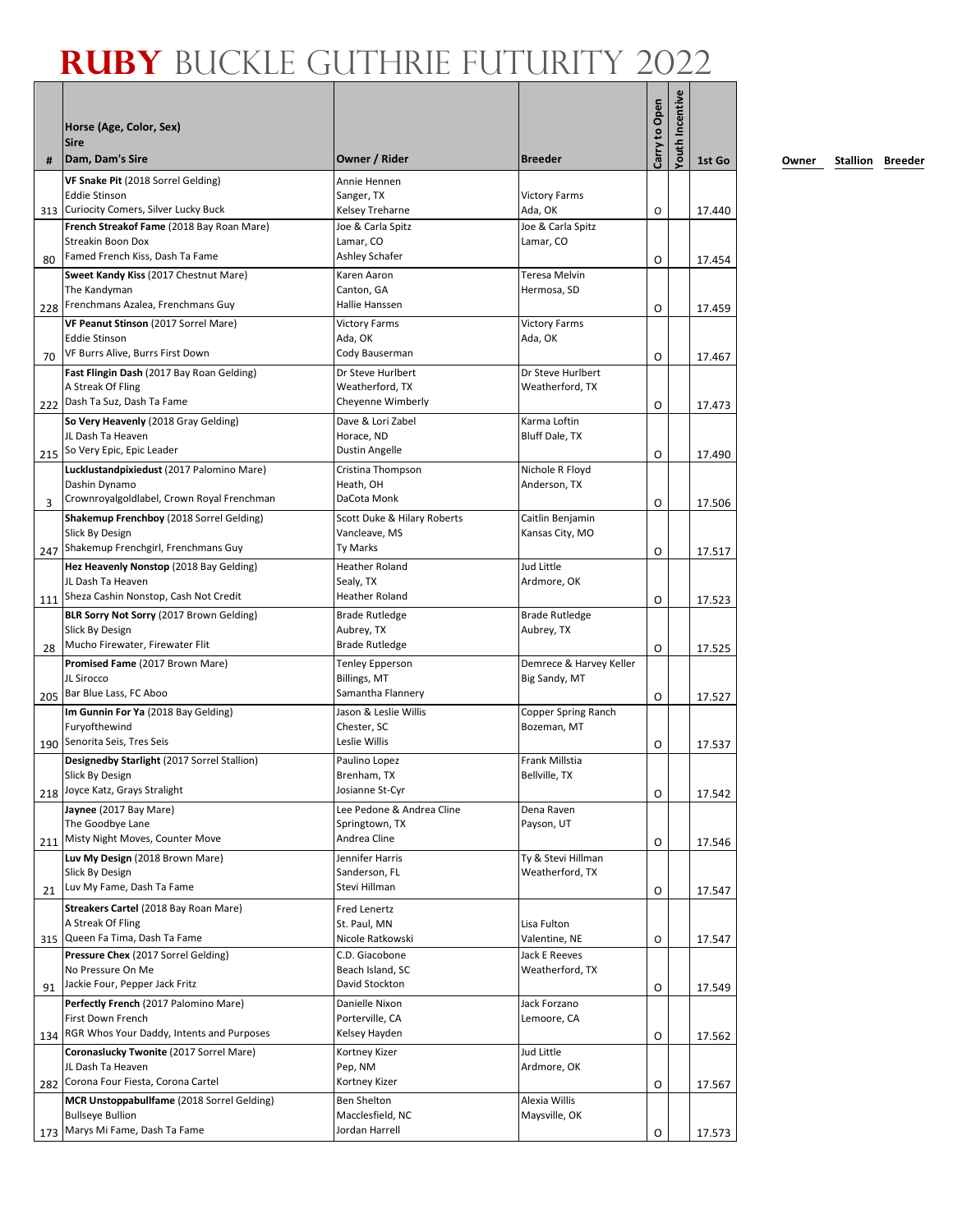|     | Horse (Age, Color, Sex)                                                                                  |                                                                        |                                                | Carry to Open | <b>Youth Incentive</b> |                  |
|-----|----------------------------------------------------------------------------------------------------------|------------------------------------------------------------------------|------------------------------------------------|---------------|------------------------|------------------|
| #   | <b>Sire</b><br>Dam, Dam's Sire                                                                           | Owner / Rider                                                          | <b>Breeder</b>                                 |               |                        | 1st Go           |
| 245 | Dashers French Guy (2017 Palomino Gelding)<br>The Red Dasher<br>Assuredly French, Frenchmans Guy         | Robert & Becky Kerr<br>Carnegie, OK<br>Kim Squires                     | Robert & Becky Kerr<br>Carnegie, OK            | O             |                        | 17.575           |
|     | Blingolena (2018 Sorrel Gelding)<br>Blazin Jetolena<br>200 Dash Of Bling, Dash Ta Fame                   | Erica Patterson<br>Wiliamson, GA<br><b>Brett Monroe</b>                | <b>Busby Quarterhose LLC</b><br>Millsap, TX    | O             |                        | 17.577           |
| 131 | The Goodbye Road (2017 Gray Mare)<br>The Goodbye Lane<br>Road To Rubies, Society Road                    | Bobbie Jo Miller<br>Menoken, ND<br>Sara Cheeney                        | Witt Hill<br>Spanish Fork, UT                  | O             |                        | 17.590           |
|     | Miss Rocking Vodka (2018 Chestnut Mare)<br>Triple Vodka<br>106 Miss King Gin, My Masster Gin             | Julia Leao<br>Gainesville, TX<br>Julia Leao                            | Alyssa Loflin<br>Florence, CO                  | 0             | Y                      | 17.595           |
| 169 | Fury Of Corona (2017 Sorrel Gelding)<br>Furyofthewind<br>Lil Southern Corona, Corona Leaving You         | <b>Shane Davis</b><br>Quinlan, TX<br>Wendy Hoefer                      | Keith Renfro<br>Portland, TN                   | O             |                        | 17.599           |
| 119 | RDC A Lethal Jess (2017 Bay Mare)<br>Lethal Strike<br>Jess Bigtime For Me, Bigtime Favorite              | <b>Ruth Laue</b><br>Lincoln, NE<br>Clara Bradbury                      | Curtis Collier<br>Hempstead, TX                | O             |                        | 17.601           |
| 98  | Aint Seen The Money (2018 Sorrel Mare)<br>Aint Seen Nothin Yet<br>Bank That Money, Buck That Money       | Mable McAbee<br>Ansley, NE<br>Mable McAbee                             | Mable McAbee<br>Ansley, NE                     |               |                        | 17.614           |
| 6   | Cant Judge My Socks (2018 Bay Mare)<br><b>BHR Frenchies Socks</b><br>Judge Dixie, Judge Cash             | Sammi Damek & Al Sturdiuant<br>Pilot Point, TX<br>Lacey Donegan Harmon | <b>Beverly Weekly</b><br>Dayton, TX            | O             |                        | 17.616           |
| 176 | Lady Tres Alive (2017 Chestnut Mare)<br><b>Tres Fortunes</b><br>Tamarac Tillie, Sir Austin Duncan        | Chelsea Makloski-Cohorn<br>Whitesboro, TX<br>Janelle Paul              | Chelsea Makloski-Cohorn<br>Whitesboro, TX      | O             |                        | 17.638           |
|     | RDC Seisshotsoffame* (2017 Bay Stallion)<br><b>Tres Seis</b><br>Fames Magic, Dash Ta Fame                | <b>Curtis Collier</b><br>Hempstead, TX<br>Kelsey Treharne              | <b>Erin Goings</b><br>Kaplan, LA               |               |                        |                  |
| 179 | Seayainlajollaeddie (2017 Sorrel Gelding)<br><b>Eddie Stinson</b><br>LoveFirstLaJolla, Streakin La Jolla | Schelli Creacy<br>Stephenville, TX<br>Schelli Creacy                   | <b>Steve Hurlbert</b><br>Weatherford, TX       | O             |                        | 17.638           |
| 208 | VF Something In Red (2017 Sorrel Mare)<br>Designer Red<br>150 Fames Lil Dasher, Dash Ta Fame             | Debbie Deal<br>Elk City, OK<br>Kelsey Knight                           | <b>Victory Farms</b><br>Ada, OK                | 0             |                        | 17.647<br>17.656 |
|     | DLC Sweet Lil Design (2018 Black Mare)<br>Slick By Design<br>126 Chance At Fame, Dash Ta Fame            | Driver Land & Cattle Co LLC<br>Garden City, TX<br>Hallie Hanssen       | Driver Land & Cattle Co LLC<br>Garden City, TX | O             |                        | 17.657           |
| 94  | Heavenly Harvey (2018 Black Gelding)<br>JL Dash Ta Heaven<br>Ima Cash Dancer, Cash Not Credit            | <b>Brittany Dallaire</b><br>Morriston, FL<br><b>Brittany Dallaire</b>  | Jud Little<br>Ardmore, OK                      | O             |                        | 17.658           |
| 241 | MJ Pearl Lane (2017 Chestnut Mare)<br>The Goodbye Lane<br>Jessie James Agent, Jesse James Jr             | Mark & Linda Jarvis<br>Spanish Fork, UT<br>Marcie Wilson               | Mark & Linda Jarvis<br>Spanish Fork, UT        | O             |                        | 17.659           |
| 61  | Cathys Kandy (2018 Buckskin Mare)<br>The Kandyman<br>Frenchmans Parkette, Frenchmans Guy                 | Summer Lou Pauly<br>Dry Ridge, KY<br><b>Summer Pauly</b>               | Cathy Geary<br>Wadsworth, OH                   | O             |                        | 17.679           |
| 71  | ShesaFrenchmansFling (2018 Bay Mare)<br>Slick By Design<br>Give It A Fling, Tempting Dash                | Darlene Barlow<br>Brunswick, GA<br><b>Taylor Carver</b>                | Darlene Barlow<br>Brunswick, GA                | O             |                        | 17.687           |
| 307 | Heretorocknstreak (2017 Blue Roan Mare)<br>A Streak Of Fling<br>MP Credit The Rock, MP Rock The Creek    | <b>Charles Bates</b><br>Loomis, CA<br>Mckinlee Kellett                 | <b>Charles Bates</b><br>Loomis, CA             | O             |                        | 17.692           |
|     | Famous Caymus* (2018 Sorrel Stallion)<br>First Moon Flash<br>311 Flying To Fame, Dash Ta Fame            | <b>Stock Ranch LLC</b><br>Bozeman, MT<br><b>Craig Brooks</b>           | <b>Stock Ranch LLC</b><br>Bozeman, MT          |               |                        |                  |
|     | Smooth Money Raider (2017 Buckskin Mare)<br>A Smooth Guy<br>Rare Red Raider, On The Money Red            | Roger & Margaret Jones<br>Farson, WY<br>Margaret Jones                 | Roger & Margaret Jones<br>Farson, WY           | O             |                        | 17.696           |
| 260 |                                                                                                          |                                                                        |                                                | O             |                        | 17.697           |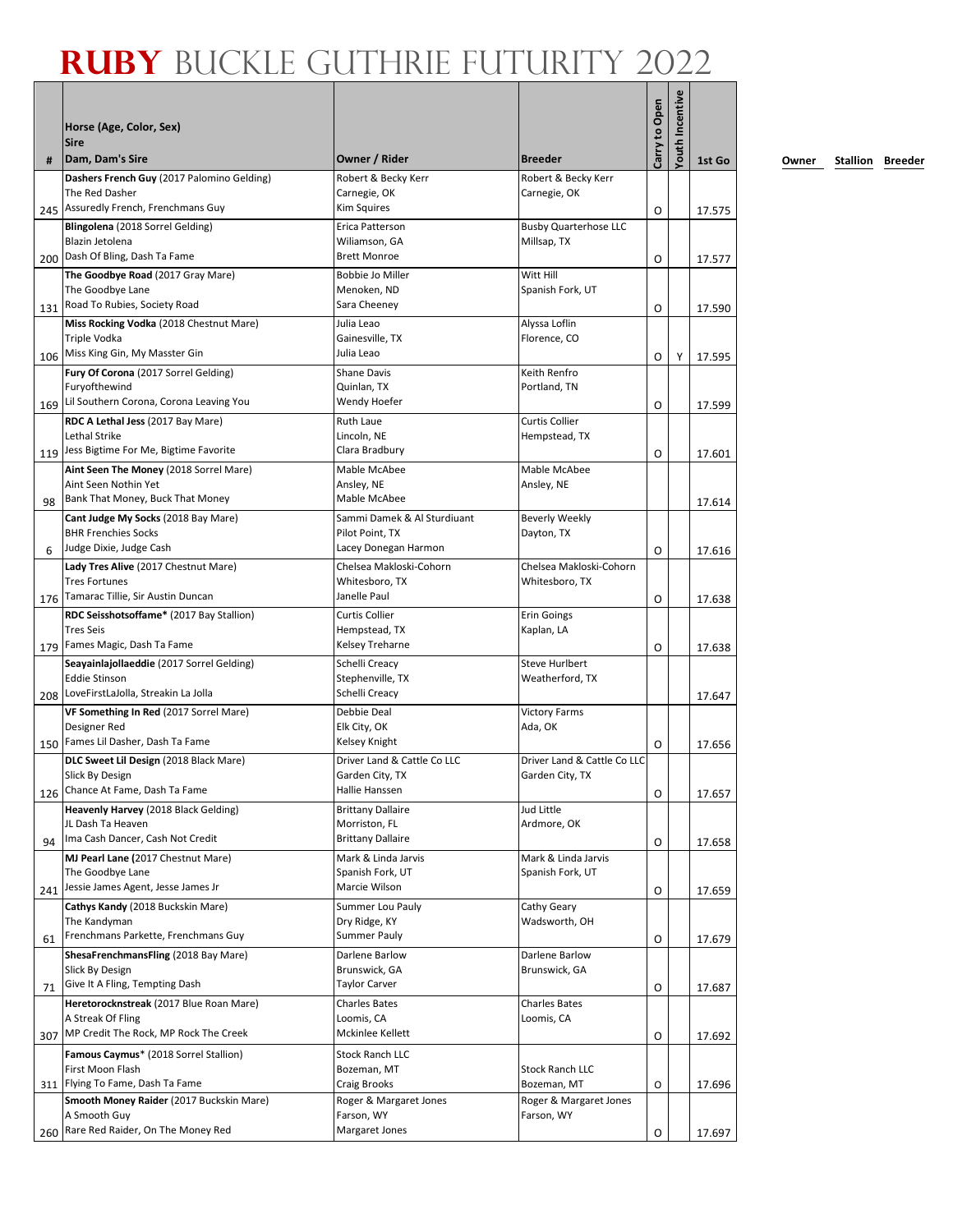|     | Horse (Age, Color, Sex)<br><b>Sire</b>                   |                                        |                                     | Carry to Open | Youth Incentive |        |
|-----|----------------------------------------------------------|----------------------------------------|-------------------------------------|---------------|-----------------|--------|
| #   | Dam, Dam's Sire                                          | Owner / Rider                          | <b>Breeder</b>                      |               |                 | 1st Go |
|     | Coronas N Cards (2017 Brown Gelding)<br>Corona Cartel    | Setting Sun Ranch<br>Nephi, UT         | Darling Farms/Jaime H<br>Gomez      |               |                 |        |
| 7   | Docs Card, Seperatist                                    | Hailey Humphrey                        | Lamont, OK                          | 0             |                 | 17.699 |
|     | VF Fire My Stinson (2017 Palomino Gelding)               | Brian & Jodi Edwards                   | <b>Victory Farms</b>                |               |                 |        |
| 216 | <b>Eddie Stinson</b><br>VF Shez On Fire, Bullys On Fire  | Jackson, WY<br>Jodi Edwards            | Ada, OK                             | O             |                 | 17.709 |
|     | Tres Borrachos (2018 Bay Stallion)                       | Kylan Campbell                         | Jeff & Eva Marie Hepper             |               |                 |        |
|     | <b>Tres Seis</b>                                         | Harrison, AR                           | Keene, ND                           |               |                 |        |
| 244 | This Perks Can Dance, Dash For Perks                     | Cody Bauserman                         |                                     | O             |                 | 17.728 |
|     | Dial A Firen Bully (2018 Bay Mare)                       | Julia Clark                            | Julia Clark                         |               |                 |        |
|     | PG Dry Fire                                              | Rolling Fork, MS                       | Rolling Fork, MS                    |               |                 |        |
| 142 | Bullys Dialed In, Bully Bullion                          | Maggie Carter                          |                                     | O             |                 | 17.734 |
|     | Down Redwood Lane (2017 Sorrel Mare)                     | Charlie Cote                           | Mark & Linda Jarvis                 |               |                 |        |
|     | PC Redwood Manny<br>Down Merridoc Lane, The Goodbye Lane | Spanish Fork, UT<br><b>Timber Cote</b> | Spanish Fork, UT                    |               |                 |        |
| 209 |                                                          | <b>Stock Ranch LLC</b>                 | Frank Moore Jr                      | O             | Υ               | 17.738 |
|     | Fame From Ransom (2018 Sorrel Gelding)<br>Carrizzo       | Bozeman, MT                            | Greenville, SC                      |               |                 |        |
| 34  | Gracies Little Jewel, Straekin Jewel                     | Sabra O'Quinn                          |                                     | O             |                 | 17.741 |
|     | HP Famous Fiesta (2018 Sorrel Gelding)                   | Ron Ralls                              | Jason Martin & Charlie              |               |                 |        |
|     | HP Dash Ta Fiesta                                        | Gainesville, TX                        | Cole                                |               |                 |        |
|     | 156 Rods Last Ladybug, Sharp Rodney                      | Ryann Pedone                           | Pilot Point, TX                     | O             |                 | 17.741 |
|     | RV Slick Satin (2017 Brown Mare)                         | Setting Sun Ranch                      | Randy & Vauna Walker                |               |                 |        |
|     | Slick By Design                                          | Nephi, UT                              | Pingree, ID                         |               |                 |        |
| 78  | Two Dash To Fame, Dash Ta Fame                           | Hailey Humphrey                        |                                     | O             |                 | 17.750 |
|     | Fa Tima Fling (2018 Bay Roan Gelding)                    | Scott Duke & Hilary Roberts            | <b>Fulton Ranch</b>                 |               |                 |        |
|     | A Streak Of Fling<br>Queen Fa Tima, Dash Ta Fame         | Vancleave, MS<br>Ty Marks              | Valentine, NE                       |               |                 |        |
| 122 | Steel Famous (2018 Black Gelding)                        | Courtney Hallam                        | Brittany Pozzi Tonozzi              | O             |                 | 17.753 |
|     | Carrizzo                                                 | Lampasas, TX                           | Lampasas, TX                        |               |                 |        |
| 109 | Steele Magnolias, Magnolia Bar Jet                       | Courtney Hallam                        |                                     | O             |                 | 17.756 |
|     | TC Same As Fame (2018 Bay Mare)                          | Joel & Kello Jo Hillmann               | <b>Tiffany Cooper</b>               |               |                 |        |
|     | JL Sirocco                                               | Cokato, MN                             | Marshfield, MO                      |               |                 |        |
| 300 | IL Volo, Power Storm                                     | Heidi Gunderson                        |                                     | O             |                 | 17.757 |
|     | JJ Blazzin Carrizzo (2018 Sorrel Gelding)                | Dorminy Plantation                     | Jerry Tatham                        |               |                 |        |
|     | Carrizzo<br>JJ Etched N Stone, Sticks An Stones          | Fitzgerald, GA<br>Chelsea Bartlett     | Pendleton, SC                       |               |                 |        |
| 271 |                                                          |                                        |                                     | O             |                 | 17.763 |
|     | Famous Epic Hayday (2018 Sorrel Gelding)<br>Epic Leader  | Scamper Cole<br>Granbury, TX           | Dusta Lee Kimzey<br>Strong City, OK |               |                 |        |
| 36  | Fame N Dinero, PC Frenchmans Hayday                      | <b>Scamper Cole</b>                    |                                     | O             |                 | 17.764 |
|     | Trik Or Treat (2017 Bay Mare)                            | Lee & Hallie Hanssen                   | Lee & Hallie Hanssen                |               |                 |        |
|     | The Kandyman                                             | Hermosa, SD                            | Hermosa, SD                         |               |                 |        |
| 285 | Frenchies Cash Cutie, Frenchmans Guy                     | Hallie Hanssen                         |                                     | O             |                 | 17.770 |
|     | Knailed It (2017 Gray Mare)                              | Kaylyn Smith                           | Kaylyn Smith                        |               |                 |        |
|     | Repete Offender                                          | Millsap, TX                            | Millsap, TX                         |               |                 |        |
| 160 | Classic Royal Star, A Classic Dash                       | Kaylyn Smith                           |                                     | O             |                 | 17.774 |
|     | Sheza Blonde Secret (2017 Dun Mare)<br>Hez Our Secret    | Marcus McCrary<br>Fort Worth, TX       | Shawn McConnell<br>Hereford, TX     |               |                 |        |
| 306 | Dudeshollywoodblonde, Hollywood Heat                     | Maylee McCrary                         |                                     | O             | Y               | 17.775 |
|     | MJ Swift Lane (2017 Chestnut Mare)                       | Mark & Linda Jarvis                    | Mark & Linda Jarvis                 |               |                 |        |
|     | The Goodbye Lane                                         | Spanish Fork, UT                       | Spanish Fork, UT                    |               |                 |        |
| 299 | Nitas Fame, Dash Ta Fame                                 | Marcie Wilson                          |                                     | O             |                 | 17.777 |
|     | HP Feel The Fame (2018 Sorrel Mare)                      | Ryann Pedone                           | Jason Martin & Charlie              |               |                 |        |
|     | Feel The Sting                                           | Sunset, TX                             | Cole                                |               |                 |        |
| 41  | Rods Last Ladybug, Sharp Rodney                          | Ryann Pedone                           | Pilot Point, TX                     | O             |                 | 17.778 |
|     | NNN Firewater (2018 Sorrel Gelding)                      | Kaitlin Menzel                         | Cherri P Sims                       |               |                 |        |
|     | <b>NNN Firewater Alive</b><br>CC Que Cat, Stormy CC      | Sun Prairie, WI<br>Ryann Pedone        | Hiram, GA                           |               |                 |        |
| 270 | Shes A Red Bully (2018 Sorrel Mare)                      | Shawna Letcher                         | Bill & Cheryl Kennedy               | O             |                 | 17.800 |
|     | The Red Dasher                                           | Rapid City, SD                         | Bennett, CO                         |               |                 |        |
| 112 | Bullisa, Bully Bullion                                   | Shawna Letcher                         |                                     | O             |                 | 17.803 |
|     |                                                          |                                        |                                     |               |                 |        |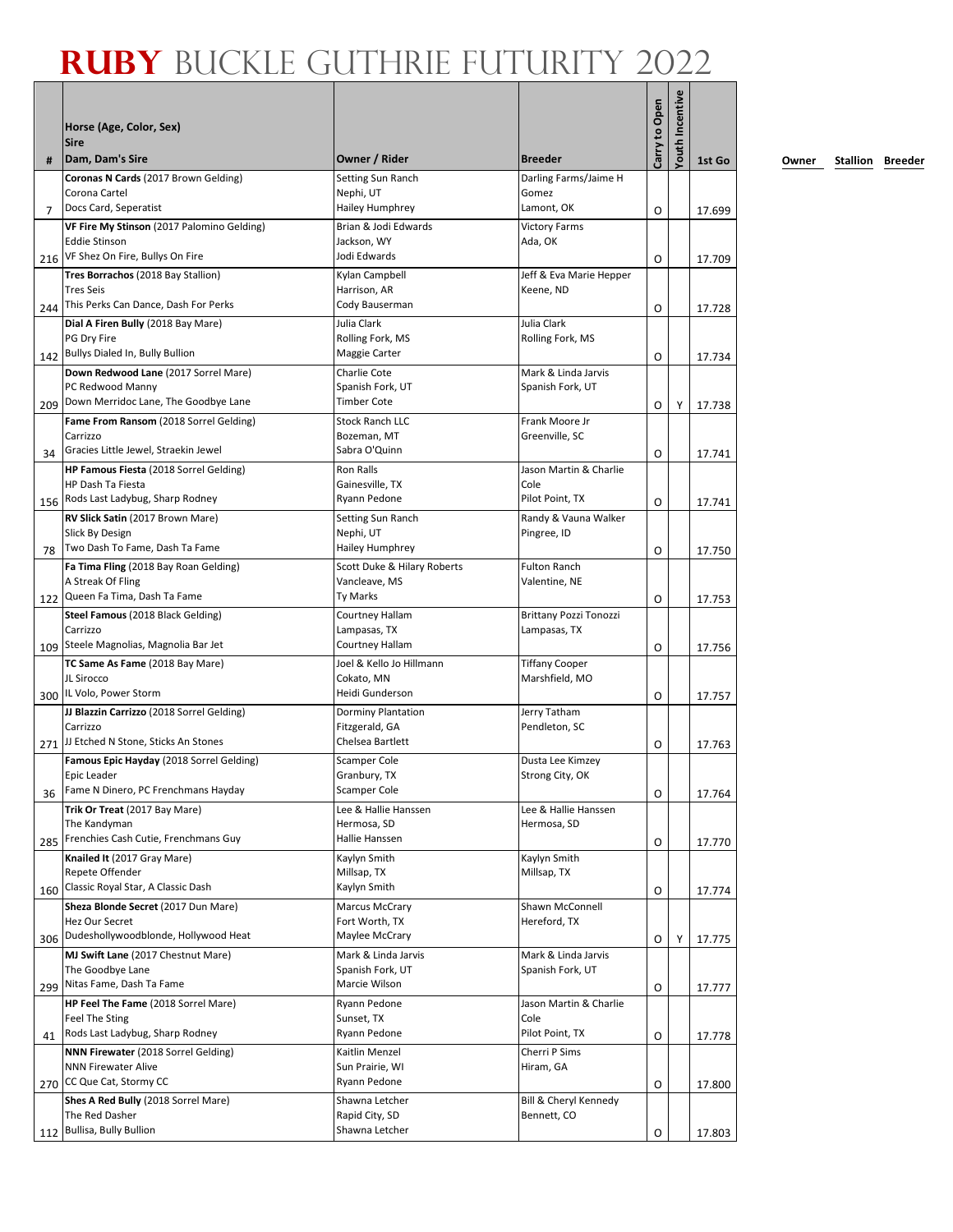|           | Horse (Age, Color, Sex)<br><b>Sire</b>                                                                                                          |                                                                      |                                               | Carry to Open | Youth Incentive |                  |
|-----------|-------------------------------------------------------------------------------------------------------------------------------------------------|----------------------------------------------------------------------|-----------------------------------------------|---------------|-----------------|------------------|
| #         | Dam, Dam's Sire                                                                                                                                 | Owner / Rider                                                        | <b>Breeder</b>                                |               |                 | 1st Go           |
| 177       | A Smooth Chica (2017 Sorrel Mare)<br>A Smooth Guy<br>Chicas Bar Acre, Doc Acre Glo                                                              | Winston & David Light<br>Rio Medina, TX<br>Josh Seeger               | Winston & David Light<br>Rio Medina, TX       | O             |                 | 17.803           |
|           | LC Vegas Showgirl (2017 Chestnut Mare)<br>French Streaktovegas<br>217 Go For Gas, Gasohol                                                       | Dusdee Shepperson<br>Riverton, WY<br>Dusdee Shepperson               | Lynn Clark<br>Cut Bank, MT                    | O             |                 | 17.810           |
| 275       | Pay The Dark Horse (2017 Brown Gelding)<br>Irish Pay<br>Maiden Famously High, Dash Ta Fame                                                      | Thomas & Lainee Sampson<br>Interior, SD<br>Lainee Sampson            | Thomas & Lainee Sampson<br>Interior, SD       | O             |                 | 17.816           |
| 302       | Who Stoli My Vodka (2018 Gray Mare)<br>Triple Vodka<br>Flying Confederacy, Confederate Leader                                                   | Jennifer Cook<br>Alvarado, TX<br>Jennifer Cook                       | Renee Spiller<br>Eden, TX                     | O             |                 | 17.817           |
| 231       | Streakin Boon Stars (2017 Buckskin Gelding)<br>Streakin Boon Dox<br>French Stars, Frenchmans Guy                                                | <b>Richard Strain</b><br>Davie. FL<br><b>Britta Strain</b>           | Joe & Carla Spitz<br>Lamar, CO                | O             |                 | 17.824           |
|           | Sweet And Fury (2018 Brown Mare)<br>Furyofthewind<br>RC Sweet Racer, Sweet First Down                                                           | Jason & Leslie Willis<br>Chester, SC<br>Leslie Willis                | Arturo Ibarra<br>Eagle Pass, TX               |               |                 |                  |
| 256<br>12 | Eddies Disco Dream (2018 Brown Gelding)<br><b>Eddie Stinson</b><br>Toy Dreams, Dreams For Us                                                    | Karl H Smith<br>Lucedale, MS<br>Kelsey Treharne                      | Karl H Smith<br>Lucedale, MS                  | O<br>O        |                 | 17.845<br>17.850 |
|           | Ima Movida (2017 Sorrel Mare)<br>JL Dash Ta Heaven<br>214 Guys Movida Jet, Frenchmans Guy                                                       | Jody & Tracy Henderson<br>Alvarado, TX<br>Ryann Pedone               | <b>Justin Briggs</b><br>Chilton, TX           | O             |                 | 17.857           |
|           | Blazin For Cash (2018 Sorrel Mare)<br>Blazin Jetolena<br>Speedin For Cash, Got Caught Speedin                                                   | Carol Waters<br>Red Rock, OK<br>Carol Waters                         | Carol Waters<br>Red Rock, OK                  |               |                 |                  |
| 296       | Ms Smoothie (2017 Sorrel Mare)<br>A Smooth Guy<br>Less Cash More Dash, Cash Not Credit                                                          | Drue & Kelsey Knight<br>Willow, OK<br>Kelsey Knight                  | Drue & Kelsey Knight<br>Willow, OK            | O             |                 | 17.859           |
| 11        | Magnolias On Fire (2017 Sorrel Mare)<br>Be A Magnolia Runner                                                                                    | Laura Maddie<br>Polk City, FL<br>Nicole Monroe                       | <b>Brittany Pozzi Tonozzi</b><br>Lampasas, TX | O             |                 | 17.874           |
| 127       | Firewater Fetish, Firewater Flit<br>Six Moon Pete (2018 Sorrel Gelding)<br>Repete Offender                                                      | Louis Paradis<br>Thetford Mines, QC                                  | Traci & Kevin Macdonald<br>Erskine, AB        | O             |                 | 17.876           |
| 57<br>164 | Sierras Six Moon, Marthas Six Moons<br>KC Aint She Smashin (2017 Sorrel Mare)<br>Aint Seen Nothin Yet<br>Smashin For Cash, Moore Easily Smashed | Louis Paradis<br>Kris Copenhaver<br>St James, MO<br>Kayla Copenhaver | Kris Copenhaver<br>St James, MO               | O<br>O        |                 | 17.885<br>17.885 |
| 29        | War Baby (2017 Bay Mare)<br>Blazin Jetolena<br>Spin Me Rite Round, Royal Shake Em                                                               | Jaime Hinton<br>Wittman, AZ<br>Jaime Hinton                          | Kailey Dement<br>Oak Grove, LA                | O             |                 | 17.892           |
| 243       | Shes My Jamaica (2018 Bay Mare)<br>A Smooth Guy<br>Copy Em Chick, Chicks A Blazin                                                               | Hayle Gibson<br>Redcrest, CA<br><b>Troy Crumrine</b>                 | Tracy & Marlie Trask<br>Wall, SD              | O             |                 | 17.899           |
| 191       | Playin For The W (2017 Sorrel Mare)<br>Rockin W<br>Play Ready, Play Red                                                                         | Jamey Voge<br>Witts Point, TX<br>DaCota Monk                         | Jamey Voge<br>Wills Point, TX                 | O             |                 | 17.910           |
|           | Nita Repete (2018 Sorrel Gelding)<br>Repete Offender<br>Peppy San O Nita, EG Olie Nita                                                          | <b>Holly Stormont</b><br>Collinsville, TX<br><b>Holly Stormont</b>   | <b>Holly Stormont</b><br>Collinsville, TX     |               |                 |                  |
| 88        | Clemmie (2018 Bay Mare)<br><b>Eddie Stinson</b><br>Perksflashlightning, Perks Master                                                            | <b>Whitney Gibson</b><br>Kilgore, TX<br><b>Whitney Gibson</b>        | <b>Whitney Gibson</b><br>Kilgore, TX          | O             |                 | 17.928           |
| 118       | <b>SWF Epic Fling (2018 Gray Gelding)</b><br>Epic Leader                                                                                        | Danielle Stubstad<br>Ocala, FL                                       | Danielle Stubstad<br>Ocala, FL                | O             |                 | 17.933           |
| 89        | Streakin Diablos, A Streak Of Fling<br>One Crazy Woman (2018 Bay Mare)<br><b>Tres Seis</b>                                                      | Jenna Dominick<br>Marne Loosenort<br>Hazel, KY                       | Joyce Hanes<br>Lancaster, OH                  | O             |                 | 17.934           |
| 284       | Eye Want Fame, Dash Ta Fame                                                                                                                     | Marne Loosenort                                                      |                                               | O             |                 | 17.936           |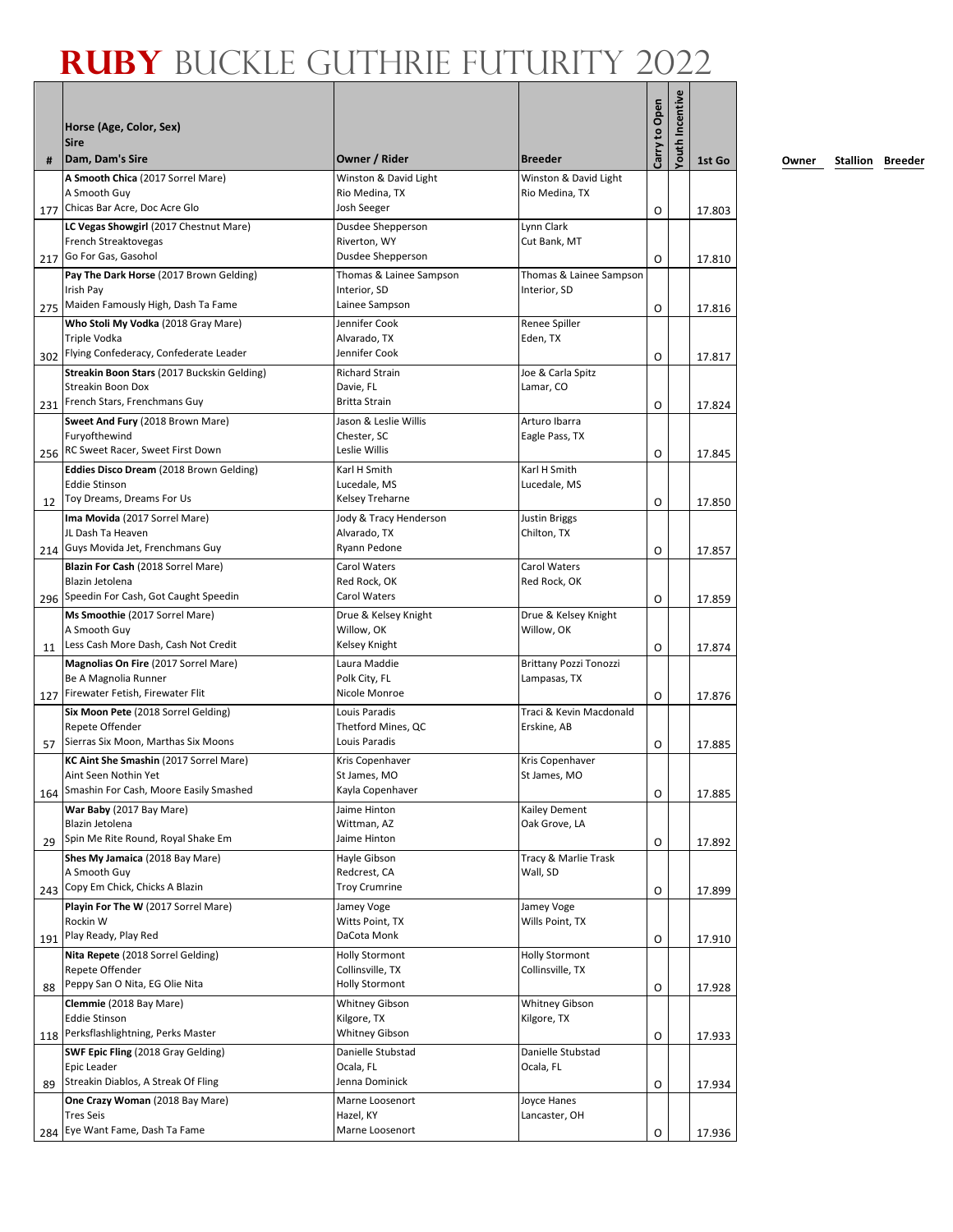|     | Horse (Age, Color, Sex)<br><b>Sire</b><br>Dam, Dam's Sire                                           | Owner / Rider                                      | <b>Breeder</b>                              | Carry to Open | Youth Incentive |                              |        |                      |    |                         |    |     |
|-----|-----------------------------------------------------------------------------------------------------|----------------------------------------------------|---------------------------------------------|---------------|-----------------|------------------------------|--------|----------------------|----|-------------------------|----|-----|
| #   |                                                                                                     |                                                    |                                             |               |                 | 1st Go                       |        | Owner                |    | <b>Stallion Breeder</b> |    |     |
|     | Bran Nu Dae (2018 Bay Mare)<br>Freighttrain B<br>Thedashingattitude, Streak and Dash                | Alona James<br>Ada, OK<br>Alona James              | Alona James<br>Ada, OK                      |               |                 |                              |        |                      |    |                         |    |     |
| 210 |                                                                                                     |                                                    |                                             | O             |                 | 17.940                       |        |                      |    |                         |    |     |
|     | Heavenly Traffic (2018 Palomino Mare)<br><b>Traffic Guy</b><br>Itty Bitta Heaven, JL Dash Ta Heaven | Kyle & Deda Potter<br>Moody, TX<br>Nicole Laurence | Kyle & Deda Potter<br>Moody, TX             |               |                 |                              |        |                      |    |                         |    |     |
| 35  |                                                                                                     |                                                    |                                             | 0             |                 | 17.944                       |        |                      |    |                         |    |     |
|     | Kissn Chicks Goodbye (2017 Bay Gelding)<br>The Goodbye Lane<br>Seal It With A Chick, Chicks Beduino | Paige Jones<br>Wayne, OK<br>Paige Jones            | Mark & Linda Jarvis<br>Spanish Fork, UT     |               |                 |                              |        |                      |    |                         |    |     |
| 264 |                                                                                                     |                                                    |                                             | Ο             |                 | 17.944                       |        |                      |    |                         |    |     |
|     | KB Talents Ta Heaven (2017 Brown Gelding)<br>JL Dash Ta Heaven                                      | Kay Blandford<br>Sutherland Springs, TX            | Kay Blandford<br>Sutherland Springs, TX     |               |                 |                              |        |                      |    |                         |    |     |
|     | 303 Talents Dark Angel, Flaming Talent                                                              | Kay Blandford                                      |                                             | O             |                 | 17.947                       |        |                      |    |                         |    |     |
|     | TS Stoli On A High (2017 Brown Gelding)<br><b>Tres Seis</b>                                         | Debbie McCormick<br>Vivian, LA                     | Jean Dillard & K.D.<br>Thompson             |               |                 |                              |        |                      |    |                         |    |     |
| 65  | Stoli N Me, Stoli                                                                                   | Debbie McMormick                                   | Ringling, OK                                | O             |                 | 17.948                       |        |                      |    |                         |    |     |
|     | Roc My Mime (2017 Sorrel Mare)<br>JL Sirocco                                                        | Kelly & Rose Hildebrandt<br>Valentine, NE          | Peggy Holzer<br>Bismark, ND                 |               |                 |                              |        |                      |    |                         |    |     |
| 186 | Dash Of Faith, Texas High Dasher                                                                    | Rose Hildebrandt                                   |                                             | O             |                 | 17.948                       |        |                      |    |                         |    |     |
|     | This Guy JoMama (2018 Palomino Gelding)<br><b>Traffic Guy</b>                                       | Clint Vanvolkenburgh<br>Aurora, IN                 | Clint Vanvolkenburgh<br>Aurora, IN          |               |                 |                              |        |                      |    |                         |    |     |
|     | 294 Famous Jo, Famous Jr                                                                            | Clint Vanvolkenburgh                               |                                             | 0             |                 | 17.954                       |        |                      |    |                         |    |     |
|     | VF Eddies Coup (2018 Sorrel Gelding)                                                                | <b>Madison Daniel</b>                              | <b>Victory Farms</b>                        |               |                 |                              |        |                      |    |                         |    |     |
|     | <b>Eddie Stinson</b>                                                                                | Bozeman, MT                                        | Ada, OK                                     |               |                 |                              |        |                      |    |                         |    |     |
| 18  | VF Coup De Ville, Burrs First Down                                                                  | Cassie Ambrose                                     |                                             | Ο             |                 | 17.959                       |        |                      |    |                         |    |     |
|     | Phamed French Dox (2018 Bay Mare)                                                                   | Joe & Carla Spitz                                  |                                             |               |                 |                              |        |                      |    |                         |    |     |
|     | <b>Streakin Boon Dox</b>                                                                            | Lamar, CO                                          | Joe & Carla Spitz                           |               |                 |                              |        |                      |    |                         |    |     |
|     | 310 Phame and French, Phame                                                                         | Jennilee Thompson                                  | Lamar, CO                                   | 0             |                 | 17.961                       |        |                      |    |                         |    |     |
|     | Guys Play Gun (2018 Buckskin Gelding)                                                               | Samantha Matthews                                  | Samantha Matthews                           |               |                 |                              |        |                      |    |                         |    |     |
|     | <b>Traffic Guy</b><br>Runaway Play Gun, Sir Runaway Dash                                            | Wynne, AR<br>Janna Brown                           | Wynne, AR                                   |               |                 |                              |        |                      |    |                         |    |     |
| 141 | Frenchmans Wowzer (2018 Sorrel Stallion)                                                            | <b>Russell Welch</b>                               | John P & Elizabeth                          | 0             |                 | 17.964                       |        |                      |    |                         |    |     |
|     | <b>Bigtime Favorite</b>                                                                             | Gladewater, TX                                     | Hollman                                     |               |                 |                              |        |                      |    |                         |    |     |
|     | 213 See You In Vegas, Frenchmans Guy                                                                | Christi Durfey                                     | Hot Springs, SD                             | O             |                 | 17.969 2D-1                  |        | $$5,400$ \$ 675 \$   |    |                         |    | 675 |
|     | Hes So Epic (2018 Gray Stallion)                                                                    | Duke Racing LLC                                    | Tyler & Naia Graham                         |               |                 |                              |        |                      |    |                         |    |     |
|     | Epic Leader                                                                                         | Whiteland, IN                                      | Elgin, TX                                   |               |                 |                              |        |                      |    |                         |    |     |
|     | 116 Maddie Ross, Dash Ta Fame                                                                       | Stefanie Duke                                      |                                             | 0             |                 | 17.972                       | $2D-2$ | $$3,600$ \$          |    | 450                     | S  | 450 |
|     | So Epic Sixes (2018 Sorrel Gelding)<br>Epic Leader                                                  | Alissa Flores<br>Laredo, TX                        | Amy Milligan Behrends<br>Fredericksburg, TX |               |                 |                              |        |                      |    |                         |    |     |
| 60  | Princess Sixarun, Sixarun                                                                           | Suade Furr                                         |                                             | O             |                 | 17.977                       | $2D-3$ | \$2,340 \$293        |    |                         | \$ | 293 |
|     | My Soxx Rock (2018 Sorrel Gelding)                                                                  | Shae Lynn Franklin                                 | Amanda Kay                                  |               |                 |                              |        |                      |    |                         |    |     |
|     | <b>BHR Frenchies Socks</b>                                                                          | Orange, TX                                         | Joaquin, TX                                 |               |                 |                              |        |                      |    |                         |    |     |
| 44  | Picabo Gold, Dash Ta Fame                                                                           | Dustin Angelle                                     |                                             | O             |                 | 17.983 2D-4                  |        | $$1,800$ $$225$      |    |                         | \$ | 225 |
|     | So Blazin Slick (2018 Sorrel Gelding)                                                               | Larry & Denice Bledsoe                             | Rachelle Smith Mose                         |               |                 |                              |        |                      |    |                         |    |     |
| 124 | Slick By Design<br>Blazin Rockstar, Blazin Jetolena                                                 | Homer, NE<br>Tyler Crosby                          | Bend, OR                                    | O             |                 | 17.985 2D-5                  |        | $$1,260 \t$ 158 \t$$ |    |                         |    | 158 |
|     | Coats Dashen Cartel (2018 Black Gelding)                                                            | Larry Coats                                        | Larry Coats                                 |               |                 |                              |        |                      |    |                         |    |     |
|     | <b>Five Bar Cartel</b>                                                                              | San Angelo, TX                                     | San Angelo, TX                              |               |                 |                              |        |                      |    |                         |    |     |
|     | 254 Dashin Firewater Te, Fierwater Flit                                                             | Kay Blandford                                      |                                             | O             |                 | 17.999                       | $2D-6$ | $$1,080$ \$ 135      |    |                         | \$ | 135 |
|     | On Pins N Needles (2018 Sorrel Mare)                                                                | Jerid Hunt                                         | <b>Isabella Quarter Horses</b>              |               |                 |                              |        |                      |    |                         |    |     |
|     | Shawne Bug Leo                                                                                      | Alvord, TX                                         | Victoria, TX                                |               |                 |                              |        |                      |    |                         |    |     |
|     | 139 Small Memories, Leaving Memories                                                                | Caroline Boucher                                   |                                             | O             |                 | 18.003                       | $2D-7$ | \$                   |    | 900 \$ 113              | \$ | 113 |
|     | KN Hookedonafeeling (2018 Sorrel Gelding)                                                           | Denice Bledsoe                                     | Kimi Ann Nichols                            |               |                 |                              |        |                      |    |                         |    |     |
|     | JL Dash Ta Heaven                                                                                   | Homer, NE                                          | Brownwood, TX                               |               |                 |                              |        |                      |    |                         |    |     |
| 84  | VF Im Jet Fast, Designer Red                                                                        | Halee Layman                                       |                                             | O             |                 | 18.005 2D-8                  |        | \$<br>720            | -S | 90                      | \$ | 90  |
|     | Miss Smoke N Goodbye (2018 Dun Mare)                                                                | Amber Mika                                         | <b>Becky Spanel</b>                         |               |                 |                              |        |                      |    |                         |    |     |
|     | The Goodbye Lane<br>MBB Perks Sugar Bear, Smoke N Sparks                                            | Bloomington, MN<br>Kelsey Treharne                 | Vinita, OK                                  |               |                 |                              |        |                      |    |                         |    |     |
| 121 | So Tinkin Socksy (2017 Chestnut Mare)                                                               | Julee Daulton                                      | Deborah J Semarge                           | O             |                 | 18.007 2D-9                  |        | \$<br>540            | \$ | 68                      | \$ | 68  |
|     | <b>BHR Frenchies Socks</b>                                                                          | Jamestown, ND                                      | Alachua, FL                                 |               |                 |                              |        |                      |    |                         |    |     |
| 120 | Good Timin Tinks, Good Timin Hank                                                                   | Molly Otto                                         |                                             | O             |                 | 18.008 2D-10 \$ 360 \$ 45 \$ |        |                      |    |                         |    | 45  |
|     |                                                                                                     |                                                    |                                             |               |                 |                              |        |                      |    |                         |    |     |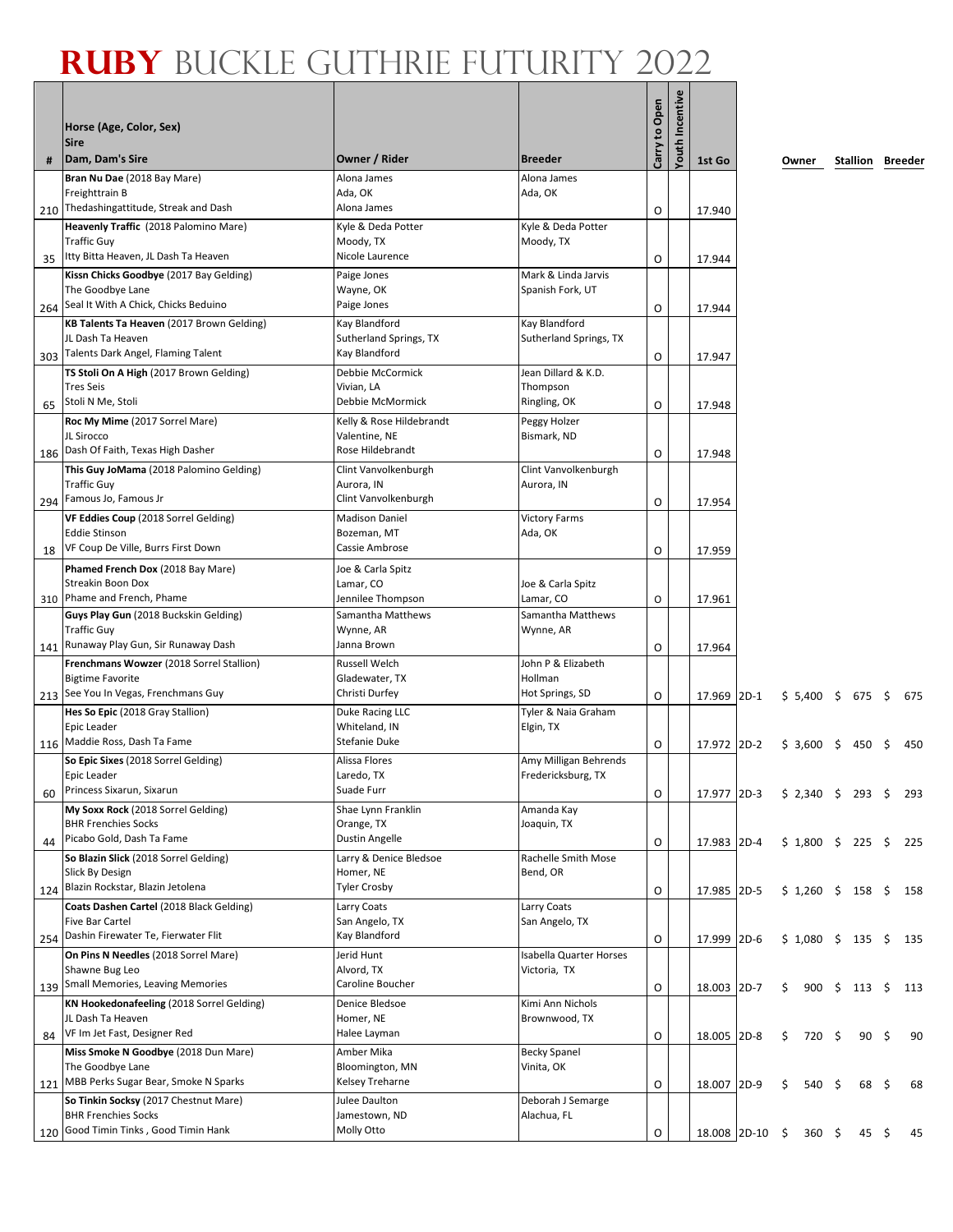| #   | Horse (Age, Color, Sex)<br><b>Sire</b><br>Dam, Dam's Sire    | Owner / Rider                         | <b>Breeder</b>                              | Carry to Open | <b>routh Incentive</b> | 1st Go |
|-----|--------------------------------------------------------------|---------------------------------------|---------------------------------------------|---------------|------------------------|--------|
|     | Lets Rock and Roll (2017 Sorrel Mare)                        | Kim Kerr Squires                      | Jud Little                                  |               |                        |        |
|     | JL Dash Ta Heaven<br>Rockin The Cash, Bugemforcash           | Carnegie, OK<br><b>Kim Squires</b>    | Ardmore, OK                                 |               |                        |        |
| 182 |                                                              |                                       |                                             | O             |                        | 18.013 |
|     | SV Red Valentinos (2018 Sorrel Gelding)<br>The Red Dasher    | Dave & Lori Zabel<br>Horace, ND       | Phillip & Kathy Russell<br>Emory, TX        |               |                        |        |
|     | 249 VF Special Design, Designer Red                          | Molli Montgomery                      |                                             | $\circ$       |                        |        |
|     |                                                              | David Harmon                          | David Harmon                                |               |                        | 18.014 |
|     | A Cash Streak (2018 Bay Roan Mare)<br>A Streak Of Fling      | Abilene, TX                           | Abilene, TX                                 |               |                        |        |
|     | 145 She Returns For Cash, Chicados Cash                      | Joy Wargo                             |                                             | O             |                        | 18.019 |
|     | Maybe Im Famous (2017 Palomino Gelding)                      | Megan Hespen                          | Megan Hespen                                |               |                        |        |
|     | Aint Seen Nothin Yet                                         | Gillette, WY                          | Gillette, WY                                |               |                        |        |
| 280 | Kicker Koko Dell, Goal Kicker                                | Megan Hespen                          |                                             | O             |                        | 18.029 |
|     | Gotta Run Babe (2017 Sorrel Mare)                            | Kayla & Kreg Jones                    | <b>Brittany Pozzi Tonozzi</b>               |               |                        |        |
|     | Be A Magnolia Runner                                         | Watkins, CO                           | Lampasas, TX                                |               |                        |        |
|     | 196 Streaking Is Easy, Dashin Is Easy                        | Kayla Jones                           |                                             | O             |                        | 18.031 |
|     | Double On Jet (2017 Sorrel Mare)                             | Nickelbar Ranch LLC                   | <b>Busby Quarterhose LLC</b>                |               |                        |        |
|     | Blazin Jetolena                                              | San Angelo, TX                        | Millsap, TX                                 |               |                        |        |
| 9   | TR Double Cash, Texas High Dasher                            | Janna Brown                           |                                             | O             |                        | 18.036 |
|     | Highway Ta Heaven (2018 Bay Gelding)                         | Joseph Sistare                        | Jud Little                                  |               |                        |        |
|     | JL Dash Ta Heaven                                            | Lancaster, SC                         | Ardmore, OK                                 |               |                        |        |
| 20  | This Lady Famous, Plenty Ta Fame                             | Joseph Sistare                        |                                             | O             |                        | 18.042 |
|     | French Dynamite Stik (2017 Sorrel Gelding)                   | Nick & Lora Nichols                   | Mike Major                                  |               |                        |        |
|     | Ima Special Kindaguy<br>Carol Can Rock, Boonsmal Colonel     | Boulder, WY<br>Lora Nichols           | Bowie, TX                                   |               |                        |        |
| 23  |                                                              |                                       |                                             | O             |                        | 18.048 |
|     | Royal Traffic Train (2018 Bay Gelding)<br><b>Traffic Guy</b> | <b>Rylie Edens</b><br>Hillsboro, TX   | Troy & Jamie Ashford<br>Lott, TX            |               |                        |        |
| 74  | Dashing Performance, Royal Quick Dash                        | Janna Brown                           |                                             | O             |                        | 18.064 |
|     | Fightright My Leobug (2017 Sorrel Gelding)                   | Natalie Foutch                        | Clay Peck                                   |               |                        |        |
|     | Shawne Bug Leo                                               | Wynnewood, OK                         | St George, UT                               |               |                        |        |
| 178 | Fight A Good Fight, Special Red Warrior                      | Skylar Eisinger                       |                                             | O             |                        | 18.069 |
|     | JK Rozieanna (2018 Gray Mare)                                | Larry & Denice Bledsoe                | Johnny Kight                                |               |                        |        |
|     | Carrizzo                                                     | Homer, NE                             | Hazlehurst, GA                              |               |                        |        |
| 62  | JK Reckless Rose, Docs Gettin Reckless                       | <b>Tyler Crosby</b>                   |                                             | O             |                        | 18.071 |
|     | Goodbye Miss Manny (2017 Sorrel Mare)                        | Jackie Berryhill                      | Lance Robinson                              |               |                        |        |
|     | The Goodbye Lane                                             | Smithfield, UT                        | Spanish Fork, UT                            |               |                        |        |
| 257 | Miss Manny, PC Redwood Manny                                 | Kelsey Hayden                         |                                             | O             |                        | 18.085 |
|     | Flash Ta Heaven (2017 Sorrel Gelding)                        | Shelby Oglesby                        | James Bramlett                              |               |                        |        |
|     | Hooked On Run                                                | Vernon, TX                            | Springer, OK                                |               |                        |        |
|     | 283 Ease Into Heaven, JL Dash Ta Heaven                      | Shelby Oglesby                        |                                             | O             |                        | 18.102 |
|     | Its How We Roll (2017 Sorrel Gelding)<br>Blazin Jetolena     | Keith & Bailee Coleman<br>Preston, MS | <b>Busby Quarterhose LLC</b><br>Millsap, TX |               |                        |        |
|     | 225 Rollin Nickie, As Good As Nick Gets                      | Jodi Edwards                          |                                             | O             |                        | 18.118 |
|     | ArtsRosyStreakNVegas (2018 Red Roan Mare)                    | Cindy & Arthur Todd                   | Cindy & Arthur Todd                         |               |                        |        |
|     | French Streaktovegas                                         | Marshall, TX                          | Marshall, TX                                |               |                        |        |
| 19  | Sign In First, First Wrangler                                | Micah Sebranke                        |                                             | O             |                        | 18.121 |
|     | UXJessstreakinfreakn (2018 Bay Roan Mare)                    | <b>Becky Pierce</b>                   | <b>Becky Pierce</b>                         |               |                        |        |
|     | French Streakin Jess                                         | Lucedale, MS                          | Lucedale, MS                                |               |                        |        |
| 87  | UX Kimmitted Ta Fame, Dash Ta Fame                           | <b>Becky Pierce</b>                   |                                             | O             |                        | 18.125 |
|     | MJR Pressures Abby (2018 Sorrel Mare)                        | <b>Brett Monroe</b>                   | Jack E Reeves                               |               |                        |        |
|     | No Pressure On Me                                            | Gay, GA                               | Weatherford, TX                             |               |                        |        |
|     | 258 Jackie Four, Pepper Jack Fritz                           | <b>Brett Monroe</b>                   |                                             | O             |                        | 18.129 |
|     | WY Porsche By Design (2017 Sorrel Mare)                      | Shyann Lucas                          | Shyann Lucas                                |               |                        |        |
|     | Slick By Design<br>Fireuptheporshe, Firewaterontherocks      | Morristown, AZ<br>Shyann Lucas        | Morristown, AZ                              |               |                        |        |
| 201 |                                                              |                                       |                                             | O             |                        | 18.130 |
|     | Guyz Royal Keepsake (2017 Buckskin Mare)<br>Frenchmans Guy   | Neil & Jody Wanless<br>Vale, SD       | Bill & Debbie Myers<br>St Onge, SD          |               |                        |        |
| 69  | Dear Shakey, Royal Shake Em                                  | Hallie Hanssen                        |                                             | 0             |                        | 18.131 |
|     |                                                              |                                       |                                             |               |                        |        |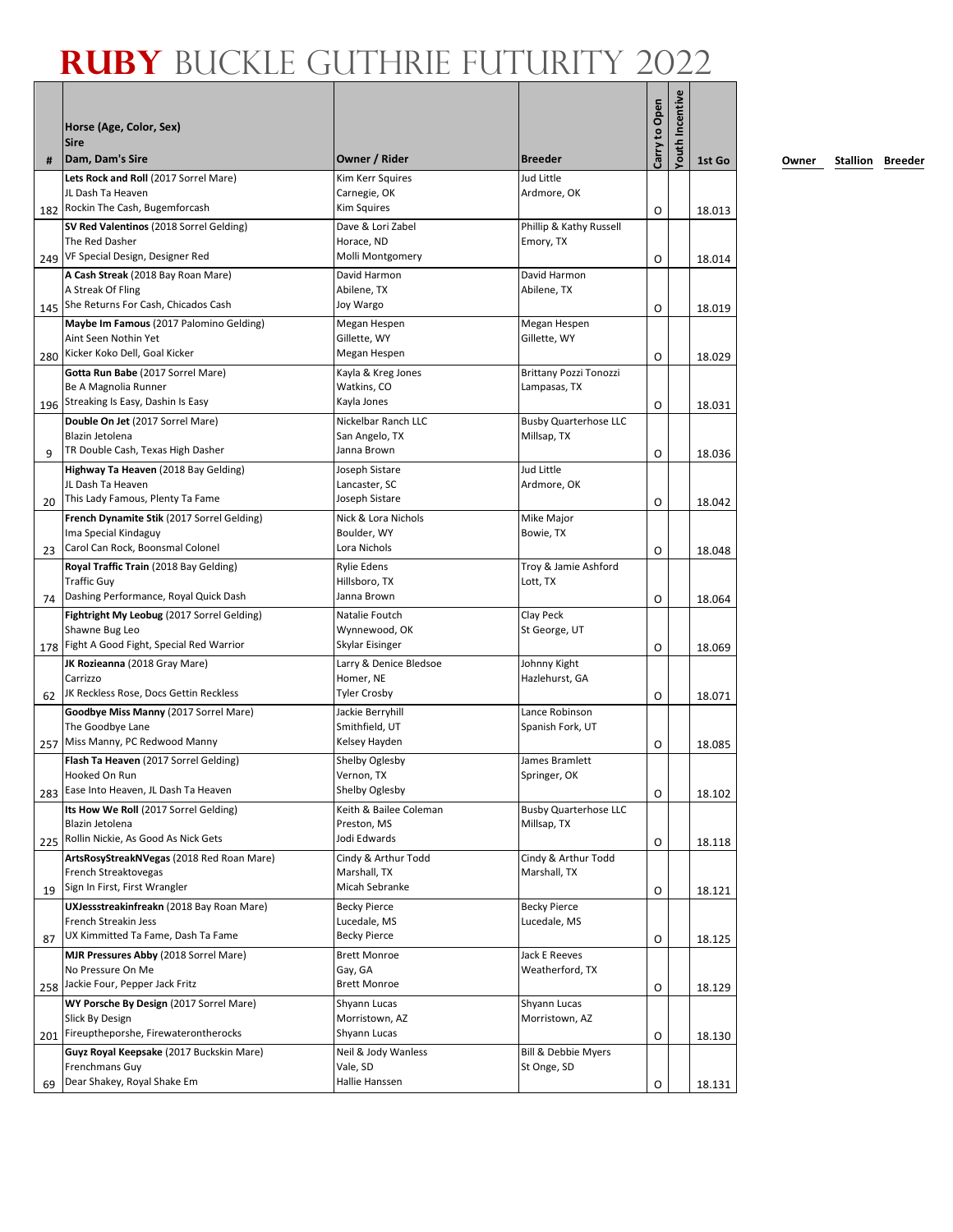|            | Horse (Age, Color, Sex)<br><b>Sire</b>                                                                                                     |                                                                              |                                                | Carry to Open | Youth Incentive |                  |
|------------|--------------------------------------------------------------------------------------------------------------------------------------------|------------------------------------------------------------------------------|------------------------------------------------|---------------|-----------------|------------------|
| #          | Dam, Dam's Sire                                                                                                                            | Owner / Rider                                                                | <b>Breeder</b>                                 |               |                 | 1st Go           |
| 163        | CFour RayGun (2017 Palomino Stallion)<br>Fiestas Gotta Gun<br>CFour Racie Ray, PC Frenchmans Hayday                                        | Larry Cunningham<br>Chesterfield, IL<br>Kelly Conrado                        | Kelly & Ivy Conrado<br>Box Elder, SD           | O             |                 | 18.131           |
|            | Guys Smooth Effort (2017 Buckskin Stallion)<br>A Smooth Guy<br>233 Raisin A Native, Border Express                                         | Emma Wildeisen<br>Stephenville, TX<br>Emma Wildeisen                         | Emma Wildeisen<br>Stephenville, TX             | O             |                 | 18.151           |
| 37         | Traffic Hickory Jack (2018 Bay Gelding)<br><b>Traffic Guy</b><br>Freckles Little Bell, Freckles Hickory                                    | Lauren Plott<br>Simpsonville, SC<br>Lauren Plott                             | Dan & Sandy Rogers<br>Weatherford, TX          | O             |                 | 18.157           |
| 101        | I Am Blazin (2018 Black Stallion)<br>Blazin Jetolena<br>I Can See Shaunee, Azyoucansee                                                     | Michelle Beaulieu<br>New Smyrna Beach, FL<br>Dustin Angelle                  | <b>Busby Quarterhose LLC</b><br>Millsap, TX    | O             |                 | 18.175           |
| 8          | Ta Heavens Gift (2018 Sorrel Gelding)<br>JL Dash Ta Heaven<br>CS Limelight, Corona Cartel                                                  | Jordan & Joseph Diaz<br>Danielsville, GA<br>Craig Brooks                     | Jud Little<br>Ardmore, OK                      | O             |                 | 18.183           |
| 105        | M R Billie The Kid (2018 Sorrel Mare)<br>French Streaktovegas<br>JL Sweet Fame, Dash Ta Fame                                               | M R Performance Horses<br>Bellville, TX<br>Jodee Miller                      | <b>M R Performance Horses</b><br>Bellville, TX | O             |                 | 18.183           |
|            | M R Im On Fire Guys (2017 Bay Roan Mare)<br>French Streaktovegas<br>151 N Fuego, Walk Thru Fire                                            | M R Performance Horses<br>Bellville, TX<br>Jodee Miller                      | <b>Stacey Dunn</b><br>San Tan Valley, AZ       | O             |                 | 18.187           |
| 155        | Blazin A Famous Lane (2018 Sorrel Gelding)<br>Blazin Jetolena<br>Rebs Little Fame, Dash Ta Fame                                            | <b>Lacey Simmons</b><br>Killen, AL<br>Lacey Simmons                          | <b>Busby Quarterhose LLC</b><br>Millsap, TX    | O             |                 | 18.190           |
|            | Firewaters Fortune (2018 Chestnut Gelding)<br><b>Tres Fortunes</b><br>Happy To Run Em, Fireaterontherocks                                  | Mike Stephens<br>Covington, LA<br>Chris Martin                               | Jo & Latricia Duke<br>Three Rivers, TX         |               |                 |                  |
| 48         | JL Dear Abby (2018 Sorrel Mare)<br>JL Sirocco                                                                                              | Janett Dykes<br>Baxley, GA                                                   | Jill Lane Quarter Horses<br>Fort Benton, MT    | O             |                 | 18.204           |
| 75         | Abbey Nick Bar, Dr Nick Bar<br>Slick Swingin (2017 Sorrel Gelding)<br>Slick By Design                                                      | Craig Brooks<br>Ashley Harvey<br>Decatur, TX                                 | Pete Oen<br>Maysville, OK                      | O             |                 | 18.213           |
| 174        | Hip Swingin Gypsy, Fireaterontherocks<br>Smooth As Glass 37 (2018 Palomino Gelding)<br>A Smooth Guy                                        | Benjamin Beall<br><b>Taylor Lewis</b><br>Carlisle, PA                        | Shannon Renee Akerstrom<br>Potter Valley, GA   | O             |                 | 18.226           |
| 4          | 138 Blue Grass Bounce, Pritzi Dash<br>Proud Easy N Famous (2018 Sorrel Gelding)<br>A Streak Of Fling<br>Long Shot Ta Fame, JB Ta Be Famous | Danyelle Campbell<br>Darlene Barlow<br>Brunswick, GA<br><b>Taylor Carver</b> | Darlene Barlow<br>Brunswick, GA                | O<br>O        |                 | 18.229<br>18.232 |
| 99         | Streakin In The Wind (2017 Sorrel Mare)<br>Furyofthewind<br>Scrumptiously, Streakin La Jolla                                               | Aubrey Smith<br>Binghamton, NY<br>Lexi Peaden                                | M3 Performance Horses<br>Uvalde, TX            | O             |                 | 18.232           |
| 237        | Foling Around (2017 Sorrel Gelding)<br>Blazin Jetolena<br>Fols Dream Of Cash, Takin On Thecash                                             | Anna Pollard<br>Weatherford, TX<br>Anna Pollard                              | <b>Busby Quarterhose LLC</b><br>Millsap, TX    | O             |                 | 18.239           |
|            | The Dashing Goodbye (2017 Chestnut Gelding)<br>The Goodbye Lane<br>May I Have This Dash, Smart Mate                                        | Coy & Maesa Kummer<br>Briggsdale, CO<br>Maesa Kummer                         | Dena Kirkpatrick<br>Post, TX                   |               |                 |                  |
| 189        | RX Cowboys Dream (2017 Bay Mare)<br>Cowboys Cartel<br>RR Frenchmans Peppy, Frenchmans Phoenix                                              | <b>Hillery Yager</b><br>Allen, NE<br>Hillery Yager                           | Rock F Boyd<br>Volin, SD                       | O<br>O        |                 | 18.241           |
| 206<br>267 | HazersPeponitaStreak (2017 Bay Roan Gelding)<br>French Streaktovegas<br>Cacjos Hallelujah, Pepnoita Poco Jo                                | Chris & Amanda Standley<br>Prescott, IA<br>Morgan Anderson                   | Chris & Amanda Standley<br>Prescott, IA        | O             |                 | 18.241<br>18.249 |
|            | Ms Shawnee Corona (2017 Brown Mare)<br>Shawne Bug Leo<br>Ms Corona Jet, Corona Cartel                                                      | Audra Masterson<br>Purcell, OK<br>Audra Masterson                            | Monica McClung<br>May, OK                      |               |                 |                  |
| 25<br>184  | Bobby Bouchette (2018 Brown Gelding)<br>Furyofthewind<br>Startini, Stoli                                                                   | Scott Duke & Hilary Roberts<br>Vancleave, MS<br>Morgan Anderson              | Copper Spring Ranch<br>Tularosa, NM            | O<br>O        |                 | 18.271           |
|            |                                                                                                                                            |                                                                              |                                                |               |                 | 18.272           |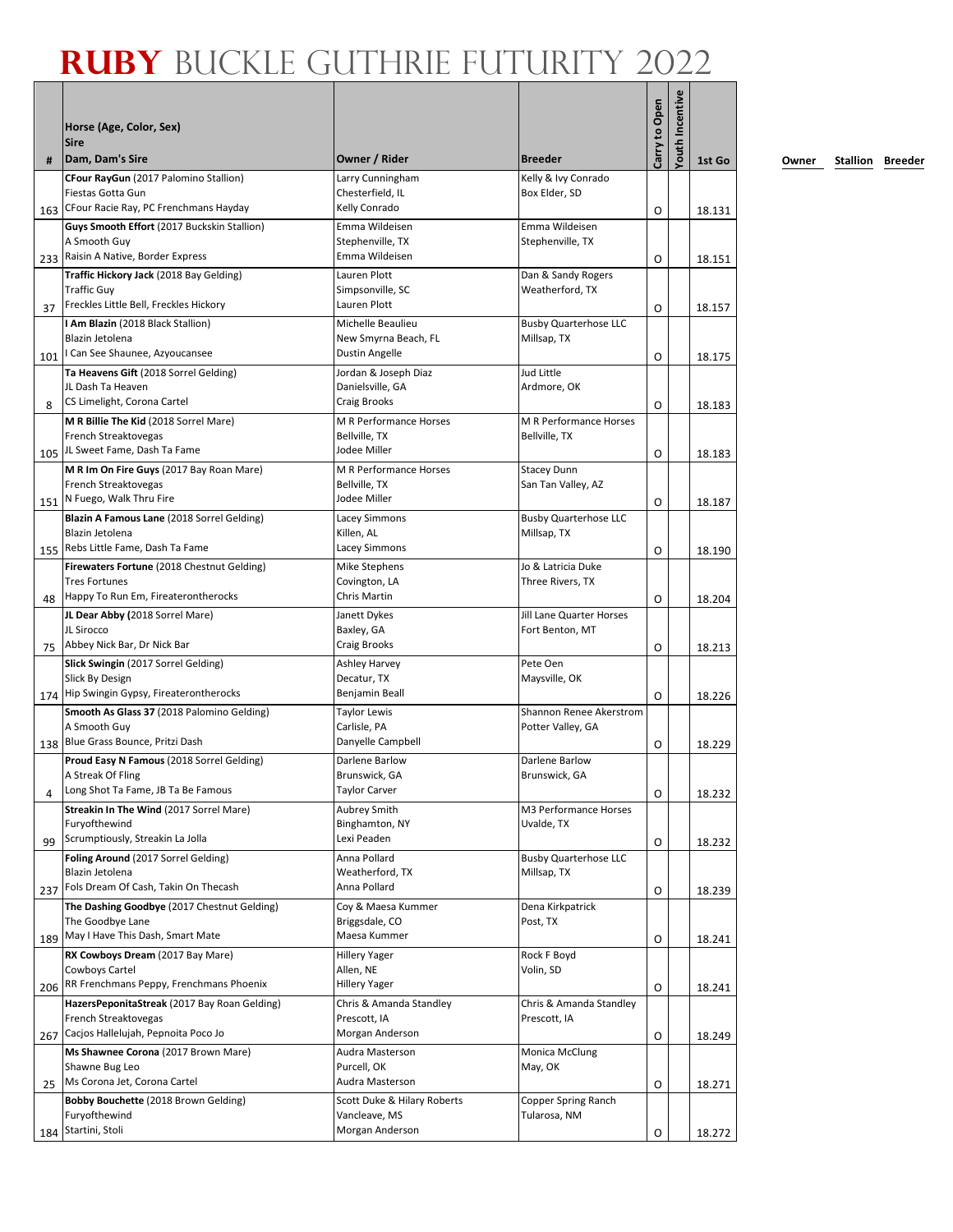|     | Horse (Age, Color, Sex)                                                  |                                        |                                        | Carry to Open | <b>routh Incentive</b> |        |
|-----|--------------------------------------------------------------------------|----------------------------------------|----------------------------------------|---------------|------------------------|--------|
|     | <b>Sire</b>                                                              |                                        |                                        |               |                        |        |
| #   | Dam, Dam's Sire<br>Dashn Red Frenchman (2018 Sorrel Gelding)             | Owner / Rider<br>Chelse Wiford         | <b>Breeder</b><br>Chelse Wiford        |               |                        | 1st Go |
|     | Aint Seen Nothin Yet                                                     | Amherst, TX                            | Amherst, TX                            |               |                        |        |
| 53  | Dinkys Red Jet, Rene Dan Jet                                             | Becki Mask                             |                                        | O             |                        | 18.283 |
|     | Houston Streak (2018 Bay Roan Gelding)<br>A Streak Of Fling              | Randy Hartley<br>Ocala, FL             | Lisa Fulton<br>Valentine, NE           |               |                        |        |
| 27  | Dash Ta Houston, Dash Ta Fame                                            | Randy Hartley                          |                                        | O             |                        | 18.293 |
|     | De Epic Cowboy (2018 Gray Gelding)                                       | Kylan Campbell                         | Holly Ann Wilson                       |               |                        |        |
|     | Epic Leader<br>132 De Bing, Gol                                          | Harrison, AR<br>Cody Bauserman         | Cache, OK                              |               |                        |        |
|     | Too Manny Seis Frost (2017 Bay Mare)                                     | Okelberry Livestock                    | Hughes-Morley Land &                   | O             |                        | 18.296 |
|     | PC Redwood Manny                                                         | Goshen, UT                             | Livestock                              |               |                        |        |
| 97  | Lady Tres Seis, Tres Seis                                                | Katlyn Carter                          | Spanish Fork, UT                       | O             |                        | 18.317 |
|     | Get Down Magnolia (2017 Gray Mare)<br>Be A Magnolia Runner               | Laura Maddie<br>Polk City, FL          | Kelsey Jones Cawley<br>Bloomington, TX |               |                        |        |
| 64  | Get Down Dandidash, First Place Dash                                     | Nicole Monroe                          |                                        | O             |                        | 18.319 |
|     | Strippin My Sins (2018 Sorrel Mare)                                      | Sharon Koehler                         | Jud Little                             |               |                        |        |
|     | JL Dash Ta Heaven<br>129 Streakin For Fame, Dash Ta Fame                 | Amarillo, TX<br>Kortni McConnell       | Ardmore, OK                            | O             |                        | 18.324 |
|     | Let Me See Your Halo (2017 Chestnut Mare)                                | Michelle DeBoer                        | Jud Little                             |               |                        |        |
|     | JL Dash Ta Heaven                                                        | Smithfield, NE<br>Michelle DeBoer      | Ardmore, OK                            |               |                        |        |
|     | 204 Views Reck, Reckless Dash<br>Leavingmysocksbehind (2017 Sorrel Mare) | <b>Kevin Tannehill</b>                 | Kevin Tannehill                        | O             |                        | 18.337 |
|     | <b>BHR Frenchies Socks</b>                                               | Alva, FL                               | Alva, FL                               |               |                        |        |
|     | 220 AFC Paint Me Pretty, Leaving Memories                                | Meghann Daniel                         |                                        | O             |                        | 18.341 |
|     | BS Famous Fling (2018 Bay Roan Mare)<br>A Streak Of Fling                | Danny Kigins<br>Hazel, KY              | Katahy Skimehorn<br>Springfield, TN    |               |                        |        |
|     | 100 LL Heartbreaker, Dash Ta Fame                                        | Marne Loosenort                        |                                        | 0             |                        | 18.350 |
|     | Contending Inmysocks (2017 Sorrel Gelding)                               | Amanda Hardee                          | Kim Landry                             |               |                        |        |
|     | <b>BHR Frenchies Socks</b><br>153 Bells Contender, Title Contender       | Starke, FL<br>Amanda Hardee            | Starke, FL                             | O             |                        |        |
|     | Streakinwinnsboro (2017 Bay Roan Gelding)                                | Danielle Irlbeck                       | Lisa Fulton                            |               |                        | 18.398 |
|     | A Streak Of Fling                                                        | Happy, TX                              | Valentine, NE                          |               |                        |        |
| 157 | Winnsboro, Merridoc                                                      | Danielle Irlbeck                       |                                        | O             |                        | 18.399 |
|     | PYC Pick Your Fling (2018 Dun Mare)<br>A Streak Of Fling                 | LeDona Newcomb<br>Dibble, OK           | Tony & Holly Fenoglio<br>Nocona, TX    |               |                        |        |
| 33  | PYC Pick Your Pocket, PYC Paint Your Wagon                               | Billie Ann Harmon                      |                                        | O             |                        | 18.410 |
|     | Me Talk Dirty Ta Me (2017 Bay Roan Gelding)<br>A Streak Of Fling         | Melinda Edwards Dunn<br>Pleasanton, TX | Melinda Edwards Dunn<br>Pleasanton, TX |               |                        |        |
|     | 251 Short Lane Ta Fame, Dash Ta Fame                                     | Emma Abbott                            |                                        | O             |                        | 18.411 |
|     | A Blazin Dude (2017 Black Stallion)                                      | Isaac & Britany Diaz                   | <b>Britany Diaz</b>                    |               |                        |        |
|     | Blazin Jetolena<br>290 Dasher Dude, Texas High Dasher                    | Desdemona, TX<br><b>Britany Diaz</b>   | Desdemona, TX                          |               |                        | 18.418 |
|     | Honor This Firewater (2018 Sorrel Gelding)                               | DC Farm Barrel Horses                  | DC Farm Barrel Horses                  | O             |                        |        |
|     | Caliente Firewater                                                       | Ellettsville, IN                       | Ellettsville, IN                       |               |                        |        |
| 43  | Honor My Check, Jet Of Honor<br>M R BehindBarsNVegas (2018 Gray Mare)    | Danny Ciprl<br>M R Performance Horses  | M R Performance Horses                 | O             |                        | 18.431 |
|     | French Streaktovegas                                                     | Bellville, TX                          | Bellville, TX                          |               |                        |        |
| 54  | Minnie Nick Bar, Dr Nick Bar                                             | Jodee Miller                           |                                        | O             |                        | 18.441 |
|     | Tizzies Traffic Flash (2017 Dun Gelding)<br><b>Traffic Guy</b>           | Angela Cudd<br>Gatesville, TX          | Angela Cudd<br>Gatesville, TX          |               |                        |        |
|     | 192 Am Tizzie, Big Rs I Am                                               | Kortni McConnell                       |                                        | O             |                        | 18.442 |
|     | Famous Friday Design (2018 Brown Mare)                                   | Charlie Maass                          | Rick & Leah Karkula                    |               |                        |        |
|     | Slick By Design<br>Dash Of Pixie Dust, Dash Ta Fame                      | Giddings, TX<br>Charlie Maass          | Sanger, CA                             |               |                        |        |
| 104 | JL No Roc Unturned (2018 Sorrel Gelding)                                 | Shannon & Mendy Marks                  | Jill Lane Quarter Horses               | O             |                        | 18.454 |
|     | JL Sirocco                                                               | Morgan Mill, TX                        | Fort Benton, MT                        |               |                        |        |
| 252 | Bams Bug, Shawne Bug                                                     | Jenna Napier                           |                                        | O             |                        | 18.459 |
|     | TFour Down Fame Lane (2017 Sorrel Gelding)<br>Tfouroverdrivinnfame       | Cody & Maegan Heiner<br>Corinne, UT    | Four Taylors Ranch<br>Neola, UT        |               |                        |        |
| 66  | Down Angel Lane, Lanes Leinster                                          | Sara Cheeney                           |                                        | O             |                        | 18.462 |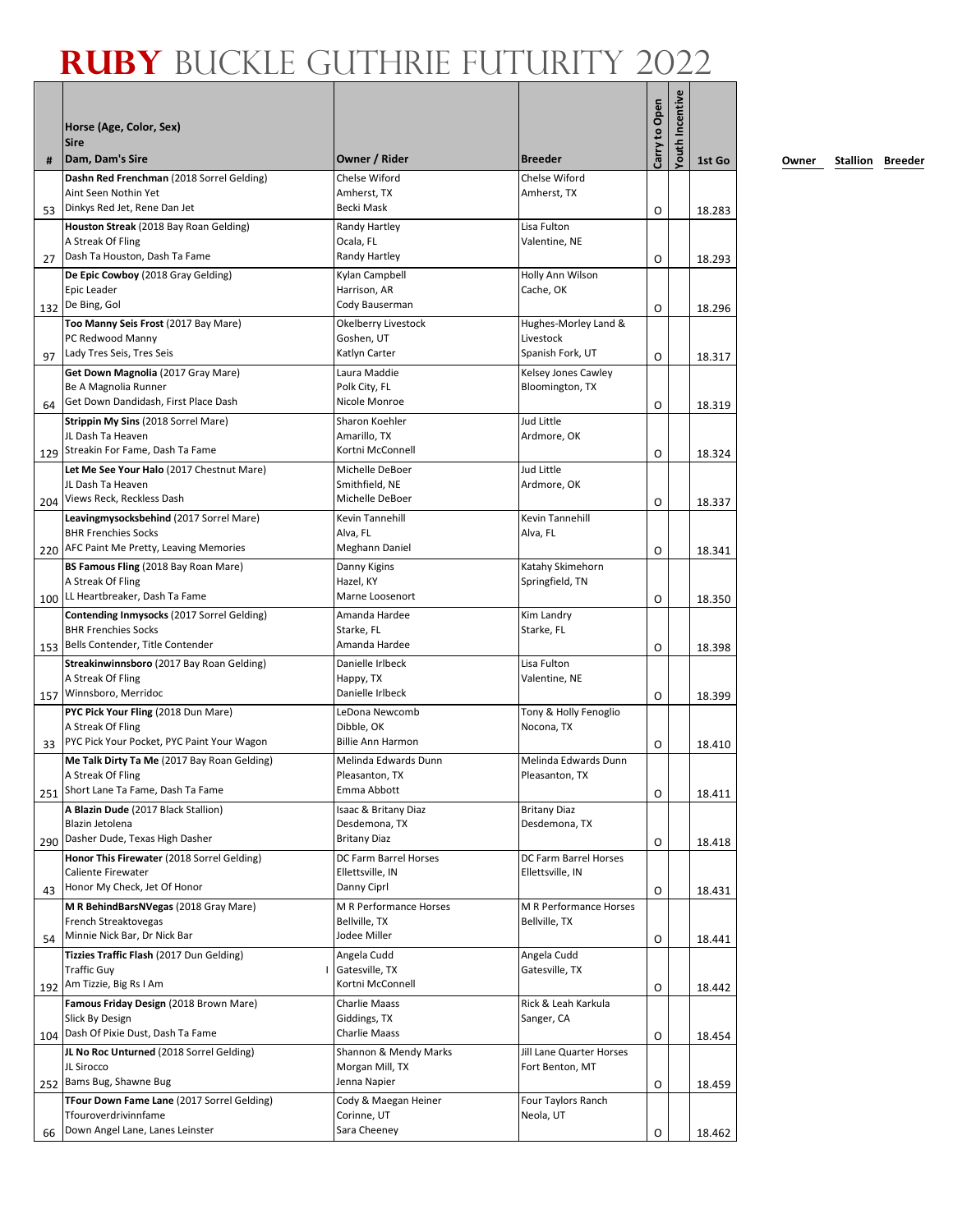|                | Horse (Age, Color, Sex)<br><b>Sire</b>                                                                 |                                                               |                                                      | Carry to Open | Youth Incentive |        |
|----------------|--------------------------------------------------------------------------------------------------------|---------------------------------------------------------------|------------------------------------------------------|---------------|-----------------|--------|
| #              | Dam, Dam's Sire                                                                                        | Owner / Rider                                                 | <b>Breeder</b>                                       |               |                 | 1st Go |
| 226            | Return My Frenchie (2018 Sorrel Mare)<br><b>BHR Frenchies Socks</b><br>Less Return, Dashing Investment | Jessica L Carter<br>Monroe City, MO<br>Marne Loosenort        | Matt Dunn<br>Wynnewood, OK                           | O             |                 | 18.477 |
| 76             | LS A Streak Of Bella (2018 Bay Roan Mare)<br>A Streak Of Fling<br>French Perky Girl, Frenchmans Guy    | Caroline Boucher<br>LaPraine, QC<br>Caroline Boucher          | Julien Veilleux<br>St-Alfred, QC                     | O             |                 | 18.505 |
|                | LV Specialkindafame (2017 Chestnut Mare)<br>Mulberry Fame<br>265 LV Forty Five Special, Zan Parr Nic   | Luann Vandergon<br>Maple Lake, MN<br>Luann Vandergon          | LuAnn Vandergon<br>Maple Lake, MN                    | O             |                 | 18.508 |
| $\overline{2}$ | RDC A Streak Of Fire (2018 Bay Roan Mare)<br>A Streak Of Fling<br>Flits Fire Belle, Firewater Flit     | Debbie Cummings<br>Magnolia, TX<br>Jodee Miller               | <b>Curtis Collier</b><br>Hempstead, TX               | O             |                 | 18.511 |
|                | Dynamo Guy (2018 Sorrel Gelding)<br>Dashin Dynamo<br>Guys Itty Bitty Fame, Frenchmans Guy              | James David & Renee Cain<br>Dry Creek, LA<br>Dustin Angelle   | James David & Renee Cain<br>Dry Creek, LA            |               |                 |        |
| 159            | Fire Me Some Cash (2017 Sorrel Gelding)<br>This Fame Is On Fire                                        | Robert & Christina Zimmerly<br>Creston, OH                    | Robert & Christina<br>Zimmerly                       | O             |                 | 18.514 |
| 281            | Cashamillion, Cash Not Credit<br>Be A Magnolia Tiger (2017 Sorrel Gelding)<br>Be A Magnolia Runner     | <b>Matt Boice</b><br>Lelouise Davis<br>Bentonia, MS           | Creston, OH<br><b>Breck Bean</b><br>Fort Hancock, TX | O             |                 | 18.525 |
| 5              | Tigers Tizzy, Banjo Rondo Red Tx<br>Mannyter (2018 Red Roan Mare)<br>PC Redwood Manny                  | Nicole Monroe<br>Silver Rose Ranch<br>Valley Center, KS       | Dawson Seeley<br>Spanish Fork, UT                    | O             |                 | 18.528 |
| 246            | Texas Twistin, Yellow Roan Of Texas<br>Perks Of Being A Jet (2018 Sorrel Gelding)                      | Jodee Miller<br>Jackie Berryhill                              | <b>Busby Quarterhose LLC</b>                         | O             |                 | 18.547 |
| 194            | Blazin Jetolena<br>French Lady Perks, Frenchmans Guy<br>SGL Goodbye Cindylou (2017 Gray Mare)          | Smithfield, UT<br>Jackie Berryhill<br>Gregg & Shana Gibson    | Millsap, TX<br>Gregg & Shana Gibson                  | O             |                 | 18.560 |
| 103            | The Goodbye Lane<br>Version Blue, Winners Version                                                      | Ogden, UT<br>Shana Gibson                                     | Ogden, UT                                            | O             |                 | 18.564 |
| 288            | Heavens Fantasia (2017 Bay Mare)<br>JL Dash Ta Heaven<br>Return Of The Bully, Bully Bowlan Bug         | Hank & Stephanie Williams<br>Norwood, CO<br>Harlie Zehnder    | Jud Little<br>Ardmore, OK                            | O             |                 | 18.582 |
| 309            | Docs Smooth Storm (2017 Sorrel Mare)<br>Azure Storm Cat<br>Docs Smooth Best, Docs Silver N Blue        | <b>Shelly Terry</b><br>Nephi, UT<br><b>Shelly Terry</b>       | <b>Shelly Terry</b><br>Nephi, UT                     | O             |                 | 18.616 |
|                | Famous Samous (2017 Black Gelding)<br>Slick By Design<br>175 Famous Sally, Dash Ta Fame                | Sydney Kukla<br>Killdeer, ND<br>Sydney Kukla                  | Webb Ranch LLC<br>Isabel, SD                         | O             |                 | 18.627 |
| 197            | Dash Of Diana (2018 Bay Gelding)<br>HP Dash Ta Fiesta<br>JC Haidas Diana, PC Seventh Sun               | Silver Rose Ranch<br>Valley Center, KS<br>Jodee Miller        | Clint Whipple<br>Saint Francis, SD                   | O             |                 | 18.665 |
|                | Heavens First Light (2017 Sorrel Gelding)<br>JL Dash Ta Heaven<br>CS Limelight, Corona Cartel          | Lisa Lucia<br>Brock, TX<br>Lisa Lucia                         | Jud Little<br>Ardmore, OK                            |               |                 |        |
| 287            | Bugemtoletmeinheaven (2018 Sorrel Gelding)<br>JL Dash Ta Heaven                                        | <b>Stanton Equine Vet Services</b><br>Exshaw, AB              | Jud Little<br>Ardmore, OK                            | O             |                 | 18.675 |
|                | 198 Bugem Nicky, Bugemforcash<br>A Wonderful Fling (2018 Bay Roan Mare)<br>A Streak Of Fling           | James Barnes<br>Sierra Zowada<br>Meeteetse, WY                | <b>Tracy Lambert</b>                                 |               |                 | 18.679 |
|                | 314 Pacific Wonder Jet, Zing Zane Wonder<br>VF Brava Stinson (2018 Sorrel Mare)                        | Sierra Zowada<br><b>Addie Davis</b>                           | Weatherford, TX<br><b>Victory Farms</b>              | O             |                 | 18.729 |
| 50             | <b>Eddie Stinson</b><br>Brava Brava, Corona Cartel<br>Wonder Wheres My Soc (2017 Chestnut Gelding)     | Canyon, TX<br><b>Addie Davis</b><br>Victoria & Stephen Bruner | Ada, OK<br>Tonya & Teal Hampton                      | O             |                 | 18.737 |
| 221            | <b>BHR Frenchies Socks</b><br>Woodabridgewonder, Woodbridge                                            | Indiantown, FL<br><b>Tori Bruner</b>                          | Alva, FL                                             | O             |                 | 18.763 |
| 239            | Yellowstone Guy (2018 Palomino Stallion)<br>Ima Special Kindaguy<br>Briscos Angel, Brisco County Jr    | Mark & Heidi Gunderson<br>Murdock, MN<br>Heidi Gunderson      | Wayne & Shelly Havemeier<br>Nicollet, MN             | O             |                 | 18.764 |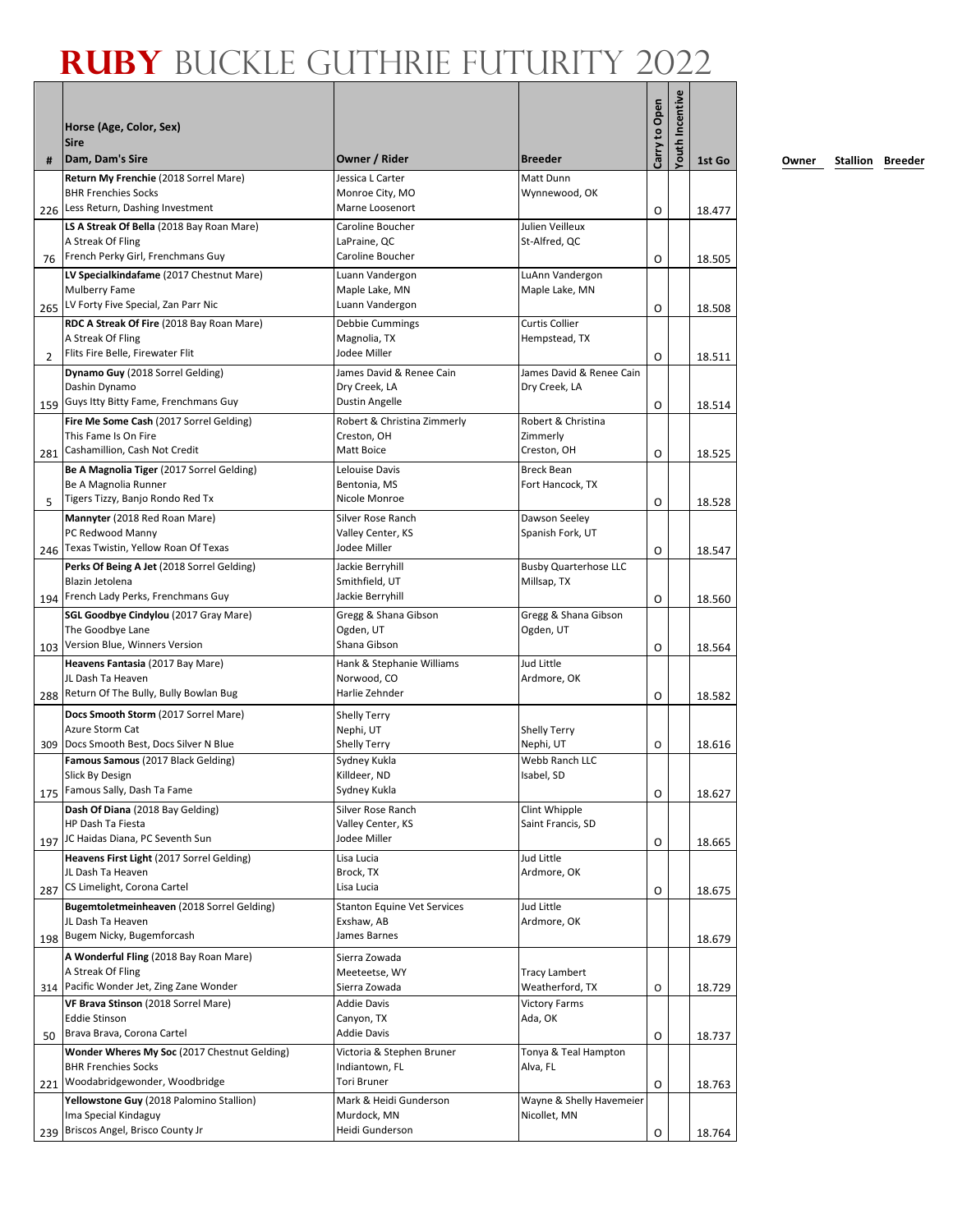|     | Horse (Age, Color, Sex)                                                                            |                                                       |                                                | Carry to Open | <b>routh Incentive</b> |        |
|-----|----------------------------------------------------------------------------------------------------|-------------------------------------------------------|------------------------------------------------|---------------|------------------------|--------|
| #   | <b>Sire</b><br>Dam, Dam's Sire                                                                     | Owner / Rider                                         | <b>Breeder</b>                                 |               |                        | 1st Go |
|     | Azure Patches Fame (2017 Sorrel Gelding)<br>Azure Storm Cat                                        | <b>Shelly Terry</b><br>Nephi, UT                      | <b>Shelly Terry</b><br>Nephi, UT               |               |                        |        |
|     | 278   A Patch Ta Fame, Dash Ta Fame<br>Metallic Topaz (2017 Palomino Mare)                         | Sierra Terry<br>Joseph & Mary-Cecilia Tharp           | Wagonhound Land &                              | O             |                        | 18.787 |
| 273 | Jesses Topaz<br>Metallic Tenina, Metallic Cat                                                      | Ault, CO<br>Mary-Cecilia Tharp                        | Livestock<br>Douglas, WY                       |               |                        | 18.792 |
|     | Coats Pozzii Guy (2018 Sorrel Gelding)<br>Be A Magnolia Runner                                     | Cathy Hollabaugh<br>Granbury, TX                      | <b>Brittany Pozzi Tonozzi</b><br>Lampasas, TX  |               |                        |        |
| 26  | Guys Fancy Ladybug, Frenchmans Guy<br>Guys Red Hot Shot (2018 Sorrel Mare)                         | Lacy Schoenthal<br>Tammy Williams                     | Tammi Williams                                 | O             |                        | 18.806 |
|     | Freckles Ta Fame                                                                                   | Byers, CO                                             | Byers, CO                                      |               |                        |        |
| 255 | Cee Be A Chic, Hickory Chick Olena                                                                 | Kayla Jones                                           |                                                | O             |                        | 18.809 |
|     | Smooth Famous Guy (2017 Sorrel Stallion)<br>A Smooth Guy                                           | Isaac Johnson<br>Glenrock, WY                         | Running On Empty LLC<br>Tishomingo, OK         |               |                        |        |
| 229 | One Famous Feather, One Famous Eagle                                                               | Kit Johnson                                           |                                                | O             |                        | 18.816 |
|     | Paris Texas (2017 Palomino Gelding)<br>First Down French<br>180 Zan Parrs Texas Tea, Knight Robber | Krystal Dillman<br>Navasota, TX<br>Krystal Dillman    | Krystal Dillman<br>Navaosta, TX                |               |                        |        |
|     | American Smoothie (2018 Buckskin Gelding)                                                          | Donald Lane Sargent                                   | Donald Lane Sargent                            | O             |                        | 18.858 |
|     | A Smooth Guy                                                                                       | Hemphill, TX                                          | Hemphill, TX                                   |               |                        |        |
|     | 144 Sassy Tina, Wave Carver                                                                        | Aimee Williams                                        |                                                | O             |                        | 18.864 |
|     | The First Offense (2017 Bay Mare)<br>Repete Offender                                               | <b>Beck Ranch</b><br>Merkel, TX                       | <b>Beck Ranch</b><br>Merkel, TX                |               |                        |        |
|     | 154 Shez A Rebel Doctor, Nick Bars Viper                                                           | Tara Lee Woodall                                      |                                                | O             |                        | 18.890 |
|     | Stone Cold Stinson (2017 Sorrel Gelding)                                                           | Katie Fairfield Rossow                                | Hoka Hey Inc                                   |               |                        |        |
|     | <b>Eddie Stinson</b>                                                                               | Fairfield, ND                                         | Solen, ND                                      |               |                        |        |
| 250 | VF Take The Gold, Famous Gold Coin                                                                 | Katie Fairfield Rossow                                | <b>Blessed River LTD</b>                       | O             |                        | 18.896 |
|     | El Ganador PZ (2017 Chestnut Gelding)<br><b>Tres Seis</b>                                          | Setting Sun Ranch<br>Nephi, UT                        | The Colony, TX                                 |               |                        |        |
|     | 140 Jazzy Corona, Corona Cartel                                                                    | Hailey Humphrey                                       |                                                | O             |                        | 18.906 |
|     | VF Coup De Stinson (2018 Sorrel Gelding)                                                           | John Floyd                                            | <b>Victory Farms</b>                           |               |                        |        |
|     | <b>Eddie Stinson</b><br>VF Coup De Ville, Burrs First Down                                         | Weatherford, TX<br>Apirl Yeager                       | Ada, OK                                        |               |                        |        |
| 15  | TLS Moonshine Marge (2017 Sorrel Mare)                                                             | Madison & Lana Rau                                    | Shawna Barichello                              | O             |                        | 18.907 |
|     | Dats A Frenchmans                                                                                  | Mobridge, SD                                          | Kennewick, WA                                  |               |                        |        |
| 161 | Miss Angel Light, Touchdown Dash                                                                   | <b>Madison Rau</b>                                    |                                                | O             |                        | 18.915 |
|     | Sirius Inquirys Only (2018 Brown Gelding)                                                          | Ceri Ward                                             | Bob & Darian Burt                              |               |                        |        |
| 90  | Blazin Jetolena<br>DTF Puddin Cake, Dash Ta Fame                                                   | Wayne, OK<br>Ceri Ward                                | West Jordan, UT                                | 0             |                        | 18.931 |
|     | New Orleans Nites (2018 Sorrel Mare)                                                               | Juli Stierwalt                                        | Nicklebar Ranch                                |               |                        |        |
|     | Shawne Bug Leo                                                                                     | Leedey, OK                                            | San Angelo, TX                                 |               |                        |        |
| 277 | Undressed For Cash, Streakin La Jolla                                                              | Kyra lane                                             |                                                | O             |                        | 18.937 |
|     | MCMFirenFrenchFergie (2018 Gray Mare)<br><b>Firewater Canyon</b>                                   | Wendie Scheidle<br>French Village, MO                 | Pamela Post<br>Spencerville, OH                |               |                        |        |
| 114 | Omeomyo, Frenchmasn Guy                                                                            | Wendie Scheidle                                       |                                                |               |                        | 18.985 |
|     | Sparked A Blaze (2017 Bay Gelding)                                                                 | Mike Stephens                                         | Thomas & Lainee Sampson                        |               |                        |        |
|     | Blazin Jetolena                                                                                    | Covington, LA                                         | Interior, SD                                   |               |                        |        |
|     | 107 Flingin Sparks, Smoke N Sparks                                                                 | <b>Hailey Stephens</b>                                |                                                | O             |                        | 19.028 |
|     | Twaynas Cali Cash (2018 Bay Mare)<br>California Cash 37                                            | Raise The Bar Performance Horses LLC<br>Vicksburg, MI | Raies The Bar Performance<br><b>Horses LLC</b> |               |                        |        |
| 82  | HQH Cinch, Twaynas Dash                                                                            | Rass Pederson                                         | Vicksburg, MI                                  | O             |                        | 19.087 |
|     | CM Small Town Lane (2017 Brown Gelding)                                                            | Kipty Watt                                            | Marcie & Cole Wilson                           |               |                        |        |
|     | The Goodbye Lane<br>TS Famous Prospect, Coronas Prospect                                           | Canyon, TX                                            | Lake Shore, UT                                 |               |                        |        |
| 263 | CR Moves Like Jagar (2017 Chestnut Gelding)                                                        | Kipty Watt<br>Sylvia Howell                           | Sylvia Howell                                  | O             |                        | 19.091 |
|     | CR Rode Ta Fame                                                                                    | Romoland, CA                                          | Romoland, CA                                   |               |                        |        |
| 77  | My Illusive Dream, Real Easy Cash                                                                  | Charlene Howell                                       |                                                | O             |                        | 19.134 |
|     | Famous Quick Streak (2018 Brown Gelding)                                                           | Jenna Beck                                            | Bill & Cheryl Kennedy                          |               |                        |        |
|     | A Streak Of Fling<br>J Quick Fame, Dash Ta Fame                                                    | Boyd, TX<br>Christi Durfey                            | Bennett, CO                                    |               |                        |        |
| 149 |                                                                                                    |                                                       |                                                | O             |                        | 19.244 |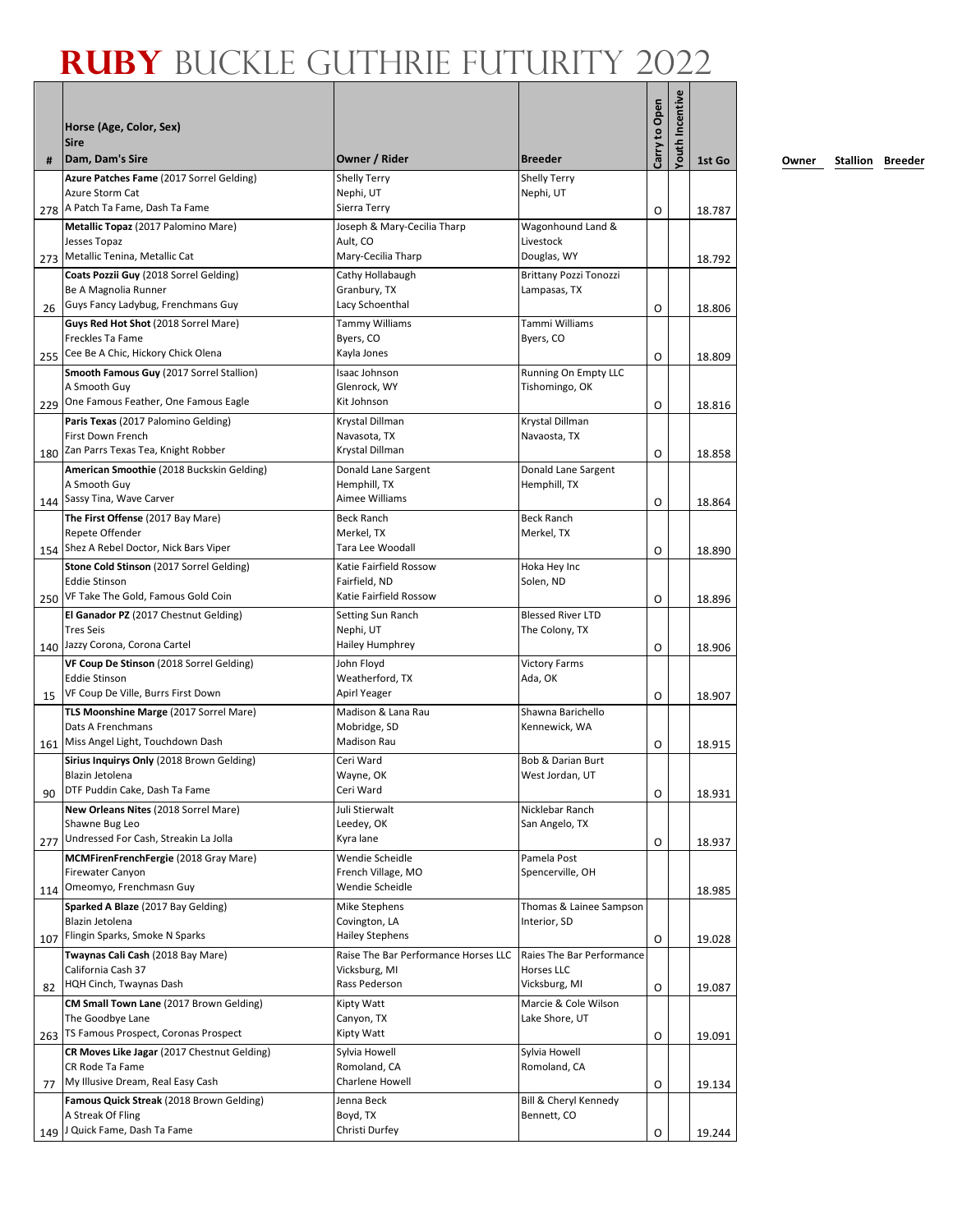|     | Horse (Age, Color, Sex)<br><b>Sire</b>                                                                                                  |                                                                                    |                                           | Carry to Open | Youth Incentive |                  |
|-----|-----------------------------------------------------------------------------------------------------------------------------------------|------------------------------------------------------------------------------------|-------------------------------------------|---------------|-----------------|------------------|
| #   | Dam, Dam's Sire                                                                                                                         | Owner / Rider                                                                      | <b>Breeder</b>                            |               |                 | 1st Go           |
| 39  | Crimson Goodbye (2017 Bay Mare)<br>The Goodbye Lane<br>A Crimson Print, Crimson Champ                                                   | Shad Hansen<br>Inkom, ID<br>Shad Hansen                                            | Sheila Hardwick<br>Eagle Mountain, UT     | O             |                 | 19.286           |
| 17  | Famous Troubullmaker (2017 Sorrel Mare)<br><b>Bullseye Bullion</b><br>Marys Mi Fame, Dash Ta Fame                                       | Cody Bauserman<br>Sallisaw, OK<br>Cody Bauserman                                   | Alexia Willis<br>Maysville, OK            | O             |                 | 19.314           |
| 32  | DMR Miss N Dryfire (2017 Bay Gelding)<br>PG Dry Fire<br>Chiquita N Cash, Miss N Cash                                                    | Dry Mountain Ranch LLC<br>Riley, OR<br>Kelsie Miller                               | <b>TR Quarter Horses</b><br>Burns, OR     | O             |                 | 19.339           |
| 187 | Stolen (2018 Sorrel Gelding)<br>Stoli<br>Allies Cashin In, Tres Seis                                                                    | Heidi Scherr-Archer<br>Pittsview, AL<br>Rylee Elliott-Howell                       | Chad Hart<br>Royston, GA                  | O             |                 |                  |
|     | MV Imalotaeagle (2017 Sorrel Gelding)<br>One Famous Eagle<br>Lotaknowhow, Now I Know                                                    | Trina & Fulton Murray<br>Fort Worth, TX<br>Josey Groves                            | Ed & Martha Wright<br>Dublin, TX          |               |                 | 19.427           |
| 235 | KN Houdini (2018 Palomino Gelding)<br>Slick By Design<br>SR Schill Be Famous, Firewater Ta Fame                                         | Susie Moran<br>Shepherd, TX<br>Jennifer Sharp                                      | Kimi Ann Nichols<br>Brownwood, TX         | O             |                 | 19.441           |
| 56  | Tres Grace (2018 Bay Mare)<br><b>Tres Seis</b><br>First Down Grace, First Down Dash                                                     | <b>Tammy Brown</b><br>Gainesville, TX<br>Joao Leao                                 | Husseys Quarter Horses<br>Ennis, TX       | O             |                 | 19.716           |
| 46  | A King Of Fling (2018 Red Roan Stallion)<br>A Streak Of Fling<br>Awperksofbnaduchess, Dash For Perks                                    | Charlotte & Brett Northam<br>Ada, OK<br>Jocee Bailey                               | Charlotte & Brett Northam<br>Ada, OK      | O             |                 | 19.906           |
| 259 | Philin Famous (2017 Sorrel Mare)<br>Conn Creek<br>Phils Lucky Bet, Bustopher Jones                                                      | Jessica Lear<br>Meridian, TX<br>Jessica Lear                                       | Ryan Nielsen<br>Riverton, UT              | O             |                 | 20.060           |
| 14  | Bubblin Up (2017 Bay Mare)<br>Prime Talent                                                                                              | Garth & Amelia Gardner<br>Kingman, AZ                                              | Copper Spring Ranch<br>Tularosa, NM       | O             |                 | 20.161           |
| 291 | CSR Bubblyfrenchgirl, Frenchmans Guy<br>Satsuma Wind (2018 Brown Gelding)<br>Furyofthewind                                              | Garth Gardner<br>FC Ranch<br>Alex, OK                                              | Michael Carlton<br>Livingston, LA         | O             |                 | 20.176           |
| 261 | Raspberry Jewel, Streakin Jewel<br>VF Quick Release (2018 Sorrel Gelding)<br><b>Eddie Stinson</b><br>Wheely Quick, The Harder They Fall | Danyelle Campbell<br>Tankersley & Cameron<br>Florseville, TX<br>James Barnes       | <b>Victory Farms</b><br>Ada, OK           | O             |                 | 20.754           |
| 137 | Sheza Smooth Gal (2017 Bay Mare)<br>A Smooth Guv<br>272 Sheza Dr Kirk, Dr Kirk                                                          | Mataya Eklund<br>Durant, OK<br>Mataya Eklund                                       | Sandy & Jerry Harms<br>Valentine, NE      | O             |                 | 22.384<br>22.385 |
| 1   | OE Famous Gunslinger (2017 Sorrel Gelding)<br>Fiestas Gotta Gun<br>For Fame And Bullion, Eddie Stinson                                  | <b>Ashley Harvey</b><br>Decatur, TX<br>Wyatt Paul                                  | Ashley Harvey<br>Decatur, TX              | O             |                 | 22.466           |
| 289 | Knucklebuster (2017 Brown Gelding)<br>A Streak Of Fling<br>WowWowWow, Seperatist                                                        | Jack & Kelly Bruner<br>Millsap, TX<br><b>Kelly Bruner</b>                          | Jack & Kelly Bruner<br>Millsap, TX        | O             |                 | 22.570           |
| 47  | YZ Edie Stinson (2018 Sorrel Mare)<br><b>Eddie Stinson</b><br>Shes Onetimes Ticket, One Time Pepto                                      | Don & Tracy McManus<br>Lone Grove, OK<br><b>Tracy McManus</b>                      | Zackery Stebbins<br>McAlester, OK         | O             |                 | 22.572           |
| 73  | The Silk Streaker* (2017 Bay Roan Stallion)<br>A Streak Of Fling<br>Famous Silk Panties, Dash Ta Fame                                   | Drue & Kelsey Knight/S-Heart<br>Investments LLC Willow, OK<br><b>Kelsey Knight</b> | Heath Boucher<br>Galion, OH               |               |                 |                  |
|     | Cheyenne Cricket (2017 Sorrel Mare)<br><b>Eddie Stinson</b><br>Cheyenne French Girl, Dash For Perks                                     | Newcomb Cattle Co<br>Elk City, OK<br>Jordan Kircher                                | Louise Kendall<br>Cheyenne, OK            | O             |                 | 22.628           |
| 274 | I Dont Kare (2017 Brown Mare)<br>Triple Vodka                                                                                           | <b>Bailey Gifford</b><br>Lipan, TX                                                 | <b>Blanchet Farms</b><br>Ville Platte, LA | O             |                 | 22.640           |
| 238 | Sugar Shine Magic, First To Shine<br>Pure Sweetness (2018 Chestnut Gelding)<br><b>Traffic Guy</b>                                       | Kelsey Treharne<br>Doug Peterson<br>Spragueville, IA                               | Rebecca Stimax<br>Marion, IN              | O             |                 | 22.650           |
| 83  | SR Godiva, PYC Paint Your Wagon                                                                                                         | Derek Diedrich                                                                     |                                           | O             |                 | 22.676           |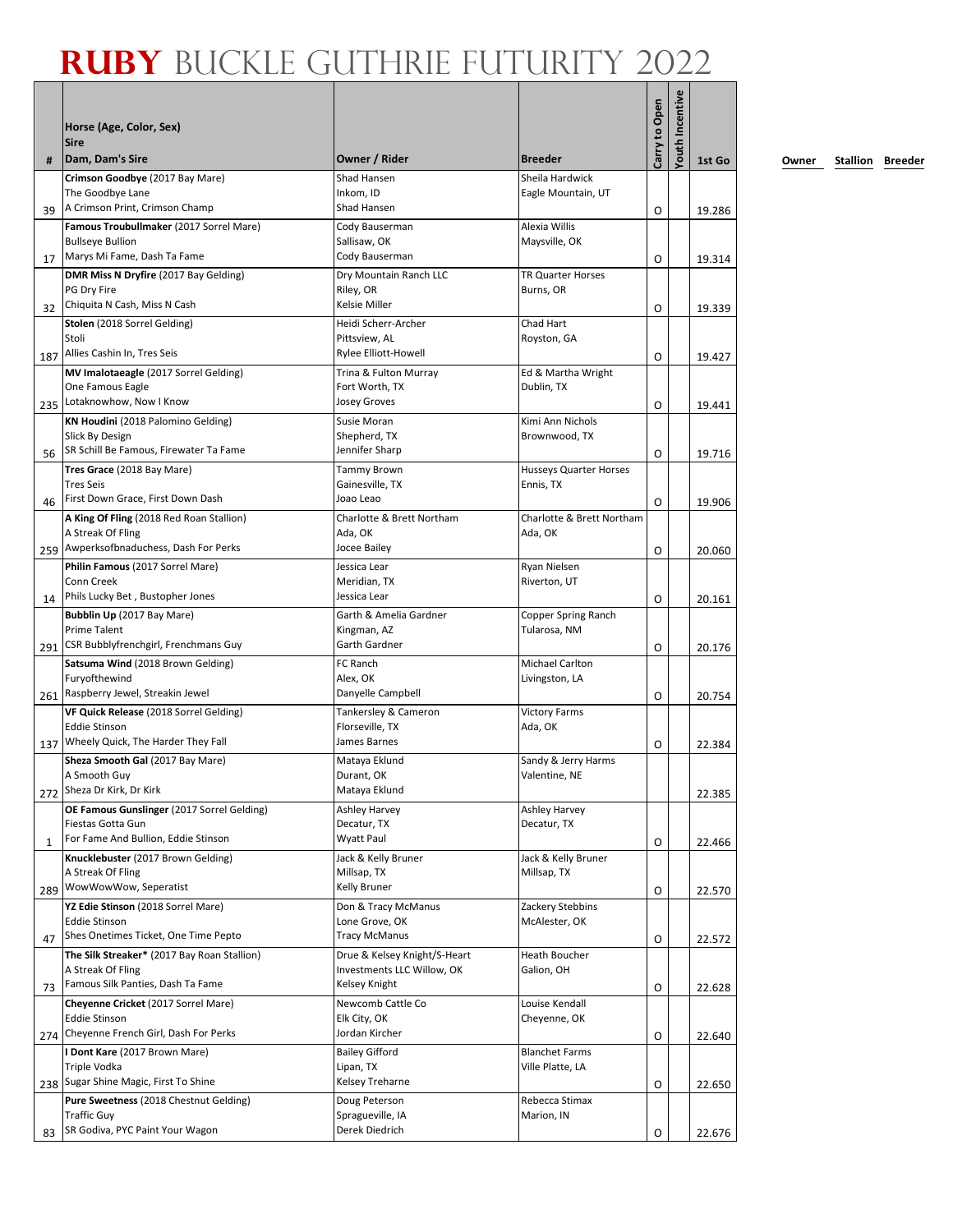|           | Horse (Age, Color, Sex)<br><b>Sire</b>                                                                          |                                                                |                                             | Carry to Open | Youth Incentive |                  |
|-----------|-----------------------------------------------------------------------------------------------------------------|----------------------------------------------------------------|---------------------------------------------|---------------|-----------------|------------------|
| #         | Dam, Dam's Sire                                                                                                 | Owner / Rider                                                  | <b>Breeder</b>                              |               |                 | 1st Go           |
| 125       | Catsablazin (2018 Sorrel Mare)<br><b>Blazin Honor</b><br>Catsastylin, Stylish Rey                               | Jennifer McGraw<br>Ocala, FL<br>Rylee Elliott-Howell           | <b>Busby Quarterhose LLC</b><br>Millsap, TX | O             |                 | 22.690           |
| 165       | Packin Ta Fly Bye Ya (2018 Bay Roan Mare)<br>French Streakin Jess<br>Packin Ta Fame, Dash Ta Fame               | Julie Erkamaa<br>East Troy, WI<br>Shawn Varpness               | Julie Erkamaa<br>East Troy, WI              | O             |                 | 22.780           |
|           | Jesstreakinontherez (2018 Sorrel Gelding)<br>French Streakin Jess<br>295 Molly Missing Spots, Western Bugs      | Jeff Makovy<br>Purcell, OK<br>Kendal Makovy                    | D'Ann & Carl Gehlsen<br>Mission, SD         | O             |                 | 22.789           |
| 72        | Thunderflash (2018 Brown Gelding)<br>Move Over Elvis<br>Flashin Flitter, First Moonflash                        | Kathy Donegan<br>Bluff Dale, TX<br>Lacey Harmon                | Kathy Donegan<br>Bluff Dale, TX             | O             |                 | 22.805           |
| 117       | Firewaterinmysocks (2018 Sorrel Mare)<br><b>BHR Frenchies Socks</b><br>UX Firewater Lizzie, Firewater Frost     | <b>Teresa Comer</b><br>Union City, IN<br>Derek Hixon           | Kaley Wilkerson<br>Montgomery City, MO      | O             |                 | 22.854           |
| 95        | Tres Of Phoebe (2018 Sorrel Mare)<br><b>Tres Seis</b><br>Runawayheart, First Down Dash                          | Kelly Lear-Mancinelli<br>Cleburne, TX<br>Kelly Lear-Mancinelli | Wallace Johnson<br>Kekaha, HI               | O             |                 | 23.081           |
|           | DontComeAtMeSideways (2017 Palomino Mare)<br>Aint Seen Nothin Yet<br>312 Peppermewithcash, The Cash Button      | Kaitlynn Bilkskie<br>Nallon, NV<br>Kaitlynn Bilkskie           | Shaun Smith<br>Casper, WY                   |               |                 | 23.107           |
| 68        | TS Specialleader Pyc (2017 Bay Stallion)<br>PYC Paint Your Wagon<br>Flippin Switches, Special Leader            | Tom Stockton<br>Fairacres, NM<br>Jordan Kircher                | Tom Stockton<br>Fairacres, NM               | O             |                 | 23.115           |
| 63        | Tres Cups Of Sugar (2018 Bay Gelding)<br><b>Tres Fortunes</b><br>Zeros Maybelline, Aint Seen Nothin Yet         | Ashley Harvey<br>Decatur, TX<br>Wyatt Paul                     | <b>Billie Ann Harmon</b><br>Dublin, TX      | O             |                 | 23.195           |
| 123       | Sheza French Streak (2018 Sorrel Mare)<br>French Streaktovegas<br>Jazzy Quixote Babe, Quixote Mac               | Josey Armstrong<br>Huntington, TX<br>DaCota Monk               | Josey Armstrong<br>Huntington, TX           | O             |                 | 23.258           |
| 166       | Easter Foose (2017 Sorrel Mare)<br>Foose<br>BF Jesses Girl, Feature Mr Jess                                     | Gem Equine LLC<br>Payson, UT<br>Afton McCourt                  | Jay D. Deveraux<br>American Fork, UT        | O             |                 | 23.284           |
|           | RR Dee Dee (2018 Sorrel Mare)<br>JL Dash Ta Heaven<br>276 KN Fabs Mist Of Fame, Frenchmans Fabulous             | Robin Weaver<br>Mahaffey, PA<br>Alona James                    | Robin Weaver<br>Mahaffey, PA                | O             |                 | 23.294           |
|           | Guys Cashin In (2017 Sorrel Gelding)<br>This Guvz A Keeper<br>248 YU Special Dynamite, Special Frenchman        | Kelly & Rose Hildebrandt<br>Valentine. NE<br>Rose Hildebrandt  | Kelly & Rose Hildebrandt<br>Valentine, NE   | O             |                 | 23.388           |
| 253       | JH Goodbyeontherocks (2017 Brown Gelding)<br>The Goodbye Lane<br>Might Be Rockin, Firewaterontherocks           | Jarrod & Josie Hales<br>Spanish Fork, UT<br>Josie Hales        | Lynzzie Lindstrom<br>Waddell, AZ            | O             |                 | 23.515           |
| 223       | Smooth Talkin Lewis (2017 Sorrel Gelding)<br>A Smooth Guy<br>Dream Saver, Pritzi Dash                           | Amy Stoltzfus<br>Beavertown, PA<br>Amy Stoltzfus               | Joseph and Amy Stoltzfus<br>Beavertown, PA  | O             |                 | 23.530           |
|           | Hez One Slick Fling (2017 Sorrel Gelding)<br>A Streak Of Fling<br>293 Shez One Slick Angel, RC Slick Jack McCue | Melinda Raasch<br>Excelsior Springs, MO<br>Morgan Anderson     | Melinda Raasch<br>Excelsior Springs, MO     | O             |                 | 23.542           |
| 212       | A Streak Of Gol (2018 Sorrel Mare)<br>A Dash Ta Streak<br>Royal Gol, Gol                                        | Dorminy Plantation<br>Fitzgerald, GA<br>Chelsea Bartlett       | Charlotte & Brett Northam<br>Ada, OK        | O             |                 | 23.645           |
| 148       | Nopressurenodiamonds (2018 Sorrel Gelding)<br>No Pressure On Me<br>Heavens Sakes, JL Dash Ta Heaven             | <b>Craig Brooks</b><br>Eastanollee, GA<br>Craig Brooks         | Craig Brooks<br>Eastanollee, GA             | O             |                 | 23.649           |
|           | Paint Me A Hero (2017 Black Mare)<br>PYC Paint Your Wagon<br>Una Hero, Valient Hero                             | Lacy Dunsmore<br>River Falls, WI<br>Lacy Dunsmore              | Webb Ranch LLC<br>Isabel, SD                |               |                 |                  |
| 168<br>85 | Sounds Like Fiesta (2018 Sorrel Mare)<br>HP Dash Ta Fiesta<br>Sounds Like French, Frenchmans Guy                | Clint Vanvolkenburgh<br>Aurora, IN<br><b>Emilie Veillette</b>  | Wilma & Ryan Coy<br>Purcell, OK             | O<br>O        |                 | 23.670<br>23.698 |
|           |                                                                                                                 |                                                                |                                             |               |                 |                  |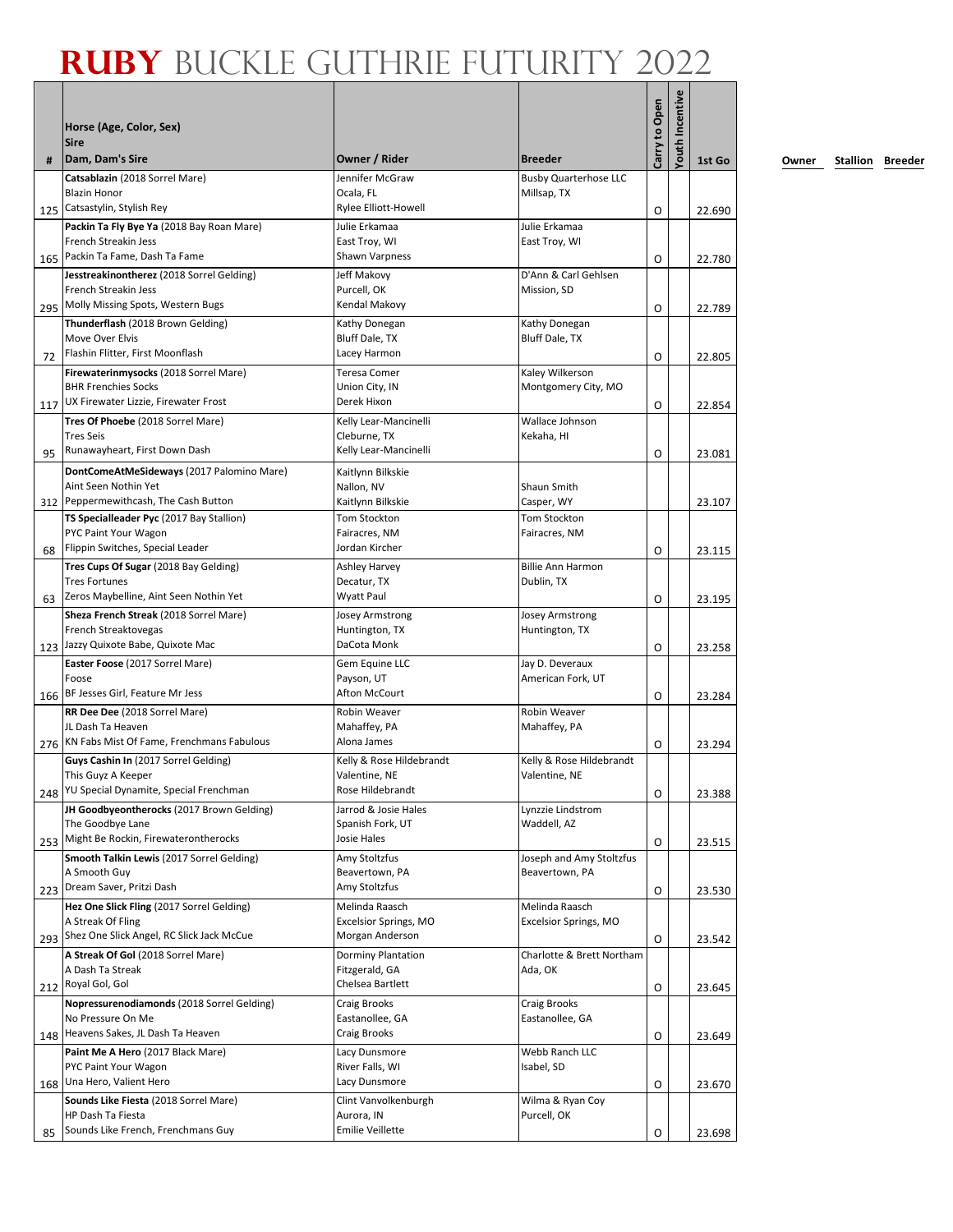|     | Horse (Age, Color, Sex)<br><b>Sire</b>                                   |                                         |                                      | Carry to Open | Youth Incentive |         |
|-----|--------------------------------------------------------------------------|-----------------------------------------|--------------------------------------|---------------|-----------------|---------|
| #   | Dam, Dam's Sire                                                          | Owner / Rider                           | <b>Breeder</b>                       |               |                 | 1st Go  |
|     | Caught Streaking (2017 Bay Gelding)<br>Furyofthewind                     | Kristin Boardman<br>Jackson, MO         | Copper Spring Ranch<br>Tularosa, NM  |               |                 |         |
| 286 | A Streakin Dandy, A Streak Of Fling                                      | Kristin Boardman                        |                                      | O             |                 | 23.844  |
|     | DMR Im Kinda Special (2018 Sorrel Mare)<br>Ima Special Kindaguy          | Skye Miller<br>Riley, OR                | Mick & Kelsie Miller<br>Riley, OR    |               |                 |         |
| 45  | A Short Night, Short Oak                                                 | Skye Miller                             |                                      | O             |                 | 24.005  |
|     | Im Kinda Reckless (2018 Sorrel Gelding)                                  | Diana Powell-Shell                      | Tracy & Dusti Swan                   |               |                 |         |
|     | Ima Special Kindaguy<br>By Bys Meter Maid, Dr Meter Reader               | Sapulpa, OK<br><b>Heather Williams</b>  | Hubbard, TX                          |               |                 |         |
| 93  | RR Jet Fueled (2018 Palomino Gelding)                                    | Breanna Walker                          | Robin Randle                         | O             |                 | 24.157  |
|     | Jet Streakin                                                             | Stephenville, TX                        | Corsicana, TX                        |               |                 |         |
|     | 297 Fuel To London McCue, Dallas Fuel                                    | Breanna Walker                          |                                      | O             |                 | 24.321  |
|     | Missin Fling (2017 Sorrel Mare)                                          | <b>Brandon Pecha</b>                    | Paige McNeill                        |               |                 |         |
| 170 | A Streak Of Fling<br>Missin Docs Beauty, Missin James                    | Enid, OK<br><b>Addison Pecha</b>        | Hobbs, NM                            |               |                 |         |
|     | Vodka N Gunpowder (2018 Bay Mare)                                        | Hannah Kaufman                          | Tony & Holly Fenoglio                | O             | Y               | 24.382  |
|     | Triple Vodka                                                             | Russellville, MO                        | Nocona, TX                           |               |                 |         |
| 55  | PG Katsys Halo, PG Gunpowder                                             | Hannah Kaufman                          |                                      | O             |                 | 24.438  |
|     | KN Eddie Lucky Aces (2017 Sorrel Gelding)                                | <b>Honour Yates</b>                     | Kimi Ann Nichols                     |               |                 |         |
|     | <b>Eddie Stinson</b><br>234 Mystery Moma, Heza Fast Man                  | Cumberland Furnace, TN<br>Shiloh Branch | Brownwood, TX                        |               |                 |         |
|     | JL Rocochet (2018 Chestnut Mare)                                         | Lauren Athmann                          | <b>Jill Lane Quarter Horses</b>      | O             |                 | 24.626  |
|     | JL Sirocco                                                               | Independence, MN                        | Fort Benton, MT                      |               |                 |         |
|     | 108 French Pistol Anie, A Streak Of Fling                                | Lauren Athmann                          |                                      | O             |                 | 25.409  |
|     | Famous Miss Stinson (2018 Bay Mare)                                      | Dustin Oliver                           | Tommy & Scott Oliver                 |               |                 |         |
|     | <b>Eddie Stinson</b><br>113 Jets Two Timin Tee, Mega Tee Moon            | Jefferson, SC                           | Jefferson, SC                        |               |                 |         |
|     | Smooth Cashanova (2017 Buckskin Gelding)                                 | Leslie Willis                           |                                      | O             |                 | 27.813  |
|     | A Smooth Guy                                                             | <b>Stacy Dysart</b><br>Elizabeth, CO    | <b>Stacy Dysart</b><br>Elizabeth, CO |               |                 |         |
| 269 | GG Wildwood, Hollywoodbobs Summer                                        | Kayla Jones                             |                                      | O             |                 | 27.865  |
|     | Sheza Traffic Jam (2018 Bay Mare)                                        | Cierra Triplett (Zomer)                 | Bobbi Randle                         |               |                 |         |
|     | <b>Traffic Guy</b><br>Streakin Moonlight, Streakin Six                   | Canton, SD<br>Molly Otto                | Vinton, LA                           |               |                 |         |
| 188 | Liarliar Sox On Fire (2018 Sorrel Mare)                                  | <b>Isabella Quarter Horses</b>          | <b>Isabella Quarter Horses</b>       | O             |                 | 28.240  |
|     | <b>BHR Frenchies Socks</b>                                               | Victoria, TX                            | Victoria, TX                         |               |                 |         |
| 24  | T K Twirl, Tres Seis                                                     | Hallie Hanssen                          |                                      | O             |                 | 28.251  |
|     | <b>B Like Mike (2017 Brown Gelding)</b>                                  | Amelia McCumber                         | Erin Chrisman                        |               |                 |         |
|     | Fast Prize Jordan<br>268 Fames Magic, Dash Ta Fame                       | Atkinson, NE<br>Amelia McCumber         | Kaplan, LA                           |               |                 |         |
|     | Blazin Babe Olena (2017 Sorrel Mare)                                     | Garrett & Brittany Tonozzi              | Brittany Pozzi Tonozzi               | O             |                 | 29.261  |
|     | Blazin Jetolena                                                          | Lampasas, TX                            | Lampasas, TX                         |               |                 |         |
|     | 130 Streakin Six Babe, Steakin Six                                       | <b>Brittany Tonozzi</b>                 |                                      | O             |                 | 29.398  |
|     | Miz Milania (2017 Bay Mare)                                              | M R Performance Horses                  | Mickey Tiner                         |               |                 |         |
| 301 | <b>Tres Seis</b><br>Makela, Make It Any Where                            | Bellville, TX<br>Jodee Miller           | Angelton, TX                         |               |                 |         |
|     | Dr Gold Digger (2018 Black Stallion)                                     | Jody Wellman                            | Edward D Leslie                      | O             |                 | 29.545  |
|     | Ivory James                                                              | Debary, FL                              | Debary, FL                           |               |                 |         |
| 305 | Gold Digging Ashley, Inseperable                                         | Jocee Bailey                            |                                      | O             |                 | 33.068  |
|     | Divine Guy (2017 Sorrel Gelding)                                         | Hailey Sheldon                          | Hailey Sheldon                       |               |                 |         |
|     | First Down French<br>Divinely Sent, The Dash                             | Elk River, MN<br>Dacota Monk            | Elk River, MN                        |               |                 |         |
| 67  | TooFlyForAFrenchGuy (2017 Palomino Stallion)                             | Madison Egan                            | <b>Maddison Egan</b>                 | O             |                 | 33.549  |
|     | First Down French                                                        | Iowa Park, TX                           | Iowa Park, TX                        |               |                 |         |
| 30  | If Only I Had Wings, Magics In The Wind                                  | Madison Egan                            |                                      | O             |                 | 37.454  |
|     | Classy French Socks (2018 Sorrel Mare)                                   | Levi & Cabrina Vickers                  | April Kalb                           |               |                 |         |
|     | <b>BHR Frenchies Socks</b><br>Kate Classy Streaber, Heza Classy Streaker | Flagstaff, AZ<br>Cabrina Vickers        | Summerfield, FL                      |               |                 |         |
| 143 | CR Charlies Angels (2017 Palomino Gelding)                               | Sylvia Howell                           | Sylvia Howell                        | O             |                 | 99.999  |
|     | <b>BriscosFrenchBullion</b>                                              | Romoland, CA                            | Romoland, CA                         |               |                 |         |
| 13  | HeavenSent A Sweetie, A Classic Dash                                     | Charlene Howell                         |                                      | O             |                 | 999.999 |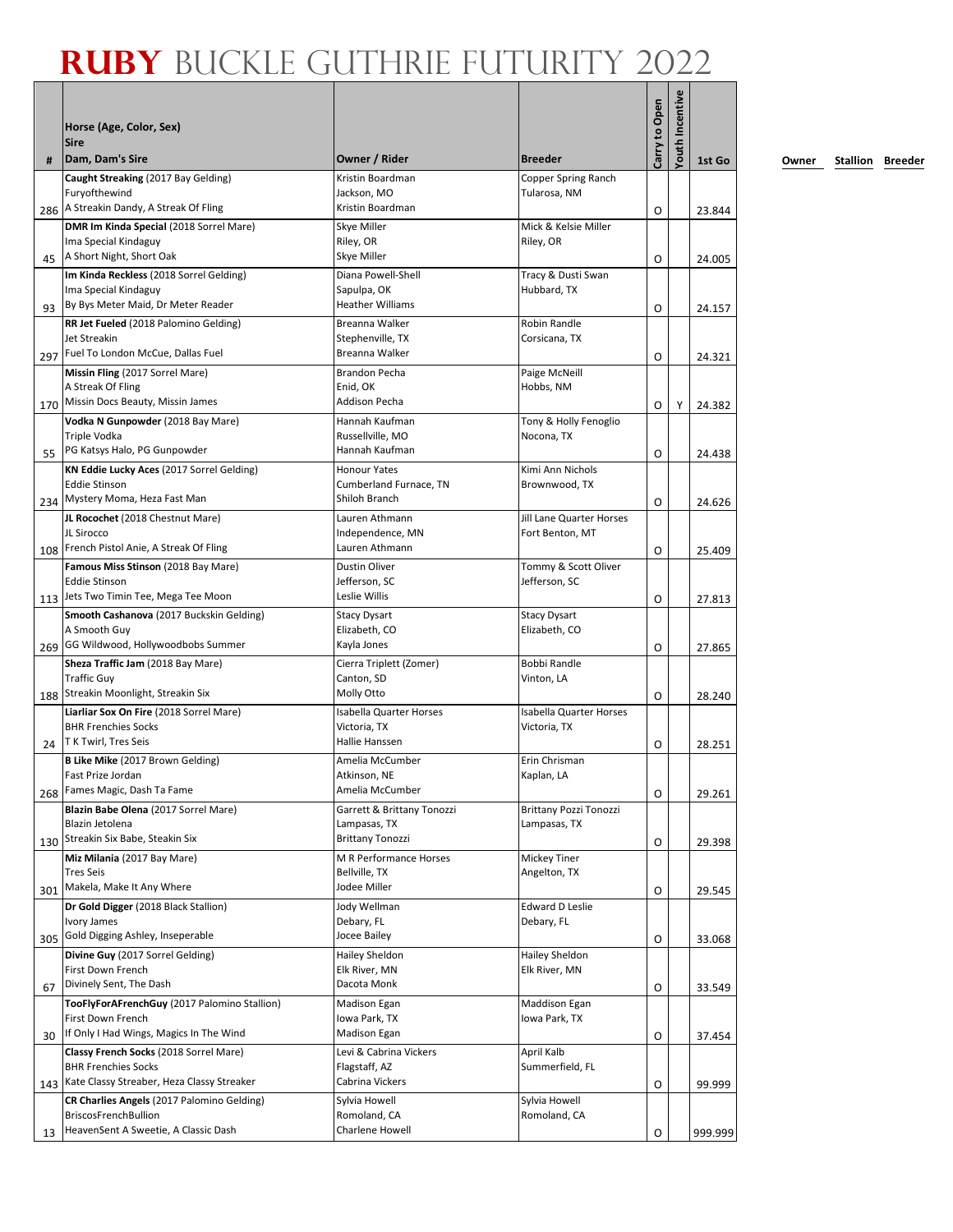|     | Horse (Age, Color, Sex)<br><b>Sire</b>                                                                       |                                                             |                                          | Carry to Open | Youth Incentive |                    |
|-----|--------------------------------------------------------------------------------------------------------------|-------------------------------------------------------------|------------------------------------------|---------------|-----------------|--------------------|
| #   | Dam, Dam's Sire                                                                                              | Owner / Rider                                               | <b>Breeder</b>                           |               |                 | 1st Go             |
| 38  | VF Fames Lil Sixes (2018 Gray Stallion)<br>Sixes Liaison<br>Fames Lil Dasher, Dash Ta Fame                   | <b>Timothy Butler</b><br>Butler, GA<br>Josh Pack            | <b>Victory Farms</b><br>Ada, OK          | O             |                 | 999.999            |
| 40  | Catch Me Carrizzo (2018 Chestnut Gelding)<br>Carrizzo<br>Valani Lousie, Jody O Toole                         | Kristina Gadbois<br>Escondido, CA<br>Vauna Walker           | Kassie Mowry<br>Dublin, TX               | O             |                 | 999.999            |
| 42  | CP Redwoods Legend (2018 Chestnut Gelding)<br>PC Redwood Manny<br>Bell Isabella, Oh Justa Fly                | <b>Taylor Kramer</b><br>Maysville, OK<br>Taylor Kramer      | <b>Dustin Pace</b><br>Provo, UT          | O             |                 | 999.999            |
| 49  | Blazed By A Bully (2017 Bay Gelding)<br>Blazin Jetolena<br>Six Pack Of Bull, Bully Bullion                   | Ashley Arnold<br>Harned, KY<br>Ashley Arnold                | Pagie Greenwell<br>Alva, FL              | O             |                 | 999.999            |
| 51  | VF Delightful (2018 Sorrel Mare)<br><b>Sixes Liaison</b><br>Dashin To Delight, Dash Ta Fame                  | Emilie Nadeau<br>Acton Vale, QC<br>Emilie Nadeau            | <b>Victory Farms</b><br>Ada, OK          | O             |                 | 999.999            |
| 52  | Three Spin Doctor (2018 Sorrel Gelding)<br>No Pressure On Me<br>Streakin Silvercreek, A Streak Of Fling      | Lisa Thomas<br>New Smyrna Beach, FL<br>Lisa Thomas          | Ryann Pedone<br>Sunset, TX               | O             |                 | 999.999            |
| 59  | SM So Ready Eddy (2018 Bay Gelding)<br><b>Eddie Stinson</b><br>Nikis Cleat, Dashing Clete                    | Larry Reynolds<br>Byhalia, MS<br>Ryan Reynolds              | <b>Shelley Muse</b><br>Sallisaw, OK      | O             |                 | 999.999            |
| 81  | <b>SGL Mango Rita (2017 Sorrel Mare)</b><br>The Goodbye Lane<br>JC Angels Fly Fast, Sold Short               | Anita Ellis<br>Blackfoot, ID<br>Anita Ellis                 | Gregg & Shanna Gibson<br>Ogden, UT       | O             |                 | 999.999            |
| 86  | Gotta Be A Hellion (2018 Sorrel Gelding)<br>JL Dash Ta Heaven<br>Gotta Be A Red Nick, Dr Nick Bar            | Lindsey Netterville<br>Woodville, MS<br>Lindsey Netterville | Jud Little<br>Ardmore, OK                | O             |                 | 999.999            |
| 92  | Cassidys Fast Lane (2018 Brown Gelding)<br>The Goodbye Lane<br>Cassidys Rodeo, Blacknblue Chance             | Kristina Gadbois<br>Escondido, CA<br>Vauna Walker           | <b>Rickey Dalton</b><br>Junction, UT     | O             |                 | 999.999            |
| 96  | KN Big Bad John (2018 Palomino Gelding)<br>Epic Leader<br>Vanishing Frenchgirl, Frenchmans Guy               | <b>Boo Flournoy</b><br>Ocala, FL<br>Boo Flournoy            | Kimi Ann Nichols<br>Brownwood, TX        | 0             |                 | 999.999            |
|     | A Sweet Fling (2018 Brown Mare)<br>A Streak Of Fling<br>110 Dashin Bye Bye Eyes, Dashin Bye                  | McKenzie Small<br>York, ME<br>McKenzie Small                | <b>Dolores Hill</b><br>Moore, OK         | O             |                 | 999.999            |
|     | Dakota By Design (2018 Palomino Stallion)<br>Slick By Design<br>115 Flirt N Ta Fame, Dash Ta Fame            | Elizabeth Rose<br>Malone, TX<br>Elizabeth Rose              | <b>Walker Quarter Horses</b><br>Wall. SD | O             |                 | 999.999            |
| 128 | Do The Twist (2017 Chestnut Mare)<br>The Goodbye Lane<br>Texas Twistin, Yellow Roan Of Texas                 | Maesa Kummer<br>Briggsdale, CO<br>Maesa Kummer              | Dawson Seeley<br>Spanish Fork, UT        | O             |                 | 999.999            |
| 133 | The Last Dragon (2017 Sorrel Mare)<br>Move Over Elvis<br>BA Tee It Up Ta Fame, Dash Ta Fame                  | Kathy Donegan<br>Bluff Dale, TX<br>Lacey Harmon             | Kathy Donegan<br>Bluff Dale, TX          | O             |                 | 999.999            |
|     | Heza Fast Seis (2018 Sorrel Gelding)<br><b>Tres Seis</b><br>146 JA Fast Lady, Heza Fast Man                  | Anita Ellis<br>Blackfoot, ID<br>Anita Ellis                 | Matt Dunn<br>Wynnewood, OK               | O             |                 | 999.999            |
|     | GB Lane Ta Fame (2018 Sorrel Gelding)<br>The Goodbye Lane<br>152 VJ Ta Fame, Darkelly                        | Rubylee F Walker<br>Pingree, ID<br>Vauna Walker             | Rubylee F Walker<br>Pingree, ID          | O             |                 | 999.999            |
|     | Streakersalwaysfirst (2017 Bay Roan Gelding)<br>A Streak Of Fling<br>158 Kates Always First, First Down Dash | Dena Kirkpatrick<br>Post, TX<br>Dena Kirkpatrick            | Lisa Fulton<br>Valentine, NE             | O             |                 | 999.999            |
| 171 | Designed By Armani (2017 Palomino Gelding)<br>Slick By Design<br>Vanilas Sudden Fame, Dash Ta Fame           | Nick & Cindy Wamsley<br>Laketown, UT<br>Grace Wamsley       | Webb Ranch LLC<br>Isabel, SD             | O             |                 |                    |
| 172 | French Bling N Kandy (2018 Sorrel Mare)<br>The Kandyman<br>French StreakofBling, A Streak Of Fling           | Tom & Barb Westover<br>Egan, SD<br>Hallie Hanssen           | Barb & Tom Westover<br>Egan, SD          | O             |                 | 999.999<br>999.999 |
|     |                                                                                                              |                                                             |                                          |               |                 |                    |